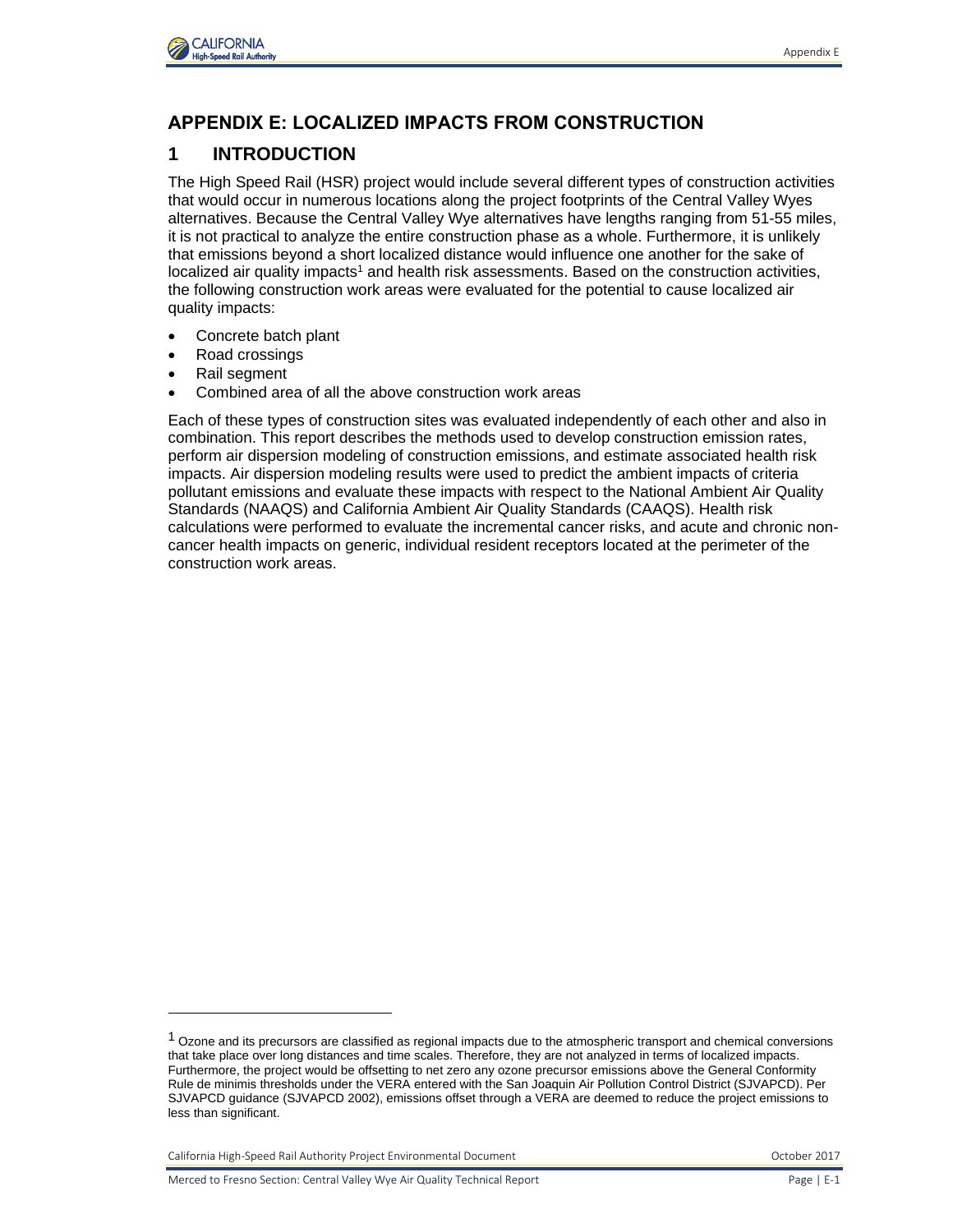# **2 POLLUTANTS OF CONCERN**

Criteria pollutants and toxic air contaminants (TACs)<sup>2</sup> were assessed for localized impacts.

The following criteria pollutants were considered in this analysis of potential localized impacts<sup>3</sup>:

- Carbon Monoxide (CO)
- Nitrogen Dioxide (NO2)
- Particulate matter smaller than or equal to 10 microns (PM<sub>10</sub>)
- Sulfur Dioxide (SO2)

Note that current District policy is to demonstrate compliance with the PM standards by comparing the Central Valley Wye alternative's predicted  $PM_{10}$  concentrations to the appropriate PM<sup>10</sup> Significant Impact Levels (SILs), which are:

- Non-Fugitive (Point Sources)
	- $-$  5.0  $\mu$ g/m<sup>3</sup> for the 24-hour average
	- 1.0 μg/m<sup>3</sup> for annual average
- Fugitive Sources (Area or Volume)
	- $-$  10.4  $\mu$ g/m<sup>3</sup> for the 24-hour average
	- $-$  2.1 µg/m<sup>3</sup> for annual average

Because the PM<sub>2.5</sub> SILs were vacated, no analysis for PM<sub>2.5</sub> is included here other than total emissions.<sup>4</sup> In addition, as there are no non-fugitive (point) sources associated with construction activities, only the fugitive SILs were used in this analysis.

Non-criteria TACs were also analyzed for potential localized impacts. Sources of TACs include construction equipment exhaust and fugitive dust from concrete batch plant processes. The California Air Resources Board (CARB) and the California Office of Environmental Health Hazard Assessment (OEHHA) have identified TACs that may be emitted from these sources. Construction equipment exhaust may contain diesel particulate matter (DPM), and fugitive dust emissions from concrete batch plants may contain a number of toxic pollutants (in particular, heavy metals with various toxicities). DPM has been identified by CARB as a TAC based on its potential to cause cancer and other adverse health problems, including respiratory illnesses, and increased risk of heart disease. Heavy metals associated with concrete batch plant emissions present potential carcinogenic and non-carcinogenic health risks.<sup>5</sup> Finally, some criteria pollutants also pose acute and chronic health risks (such as NO2), and are analyzed for both health impacts and relative to air quality standards.

Analyses were conducted that considered chronic (long-term) carcinogenic, chronic noncarcinogenic, and acute (short-term) health risks. These analyses were conducted following SJVAPCD and OEHHA modeling guidance.

l

<sup>&</sup>lt;sup>2</sup> TACs (sometimes referred to as hazardous air pollutants[HAP]) are non-criteria pollutants that pose health impacts.

 $3$  Ozone and its precursors (reactive organic gases [ROG] or volatile organic compounds [VOC] and oxides of nitrogen [NOx]) are classified as regional impacts due to the atmospheric transport and chemical conversions that take place over long distances and time scales. Therefore, they are not analyzed in terms of localized impacts.

Lead (Pb) emissions are not considered because the mass emissions are negligible and thus unlikely to exceed the ambient air quality standards. Lead is quantified as part of the TACs since it has health toxicity factors.

<sup>4</sup> Email from Glenn Reed to: Shannon Hatcher, Thursday, September 17, 2015 11:26 AM. Subject: RE: PM SILs.

<sup>5</sup> Note that current analyses do not associate any combustion emissions, including DPM, with the Batch Plants, as combustion activities would not occur with batching activities.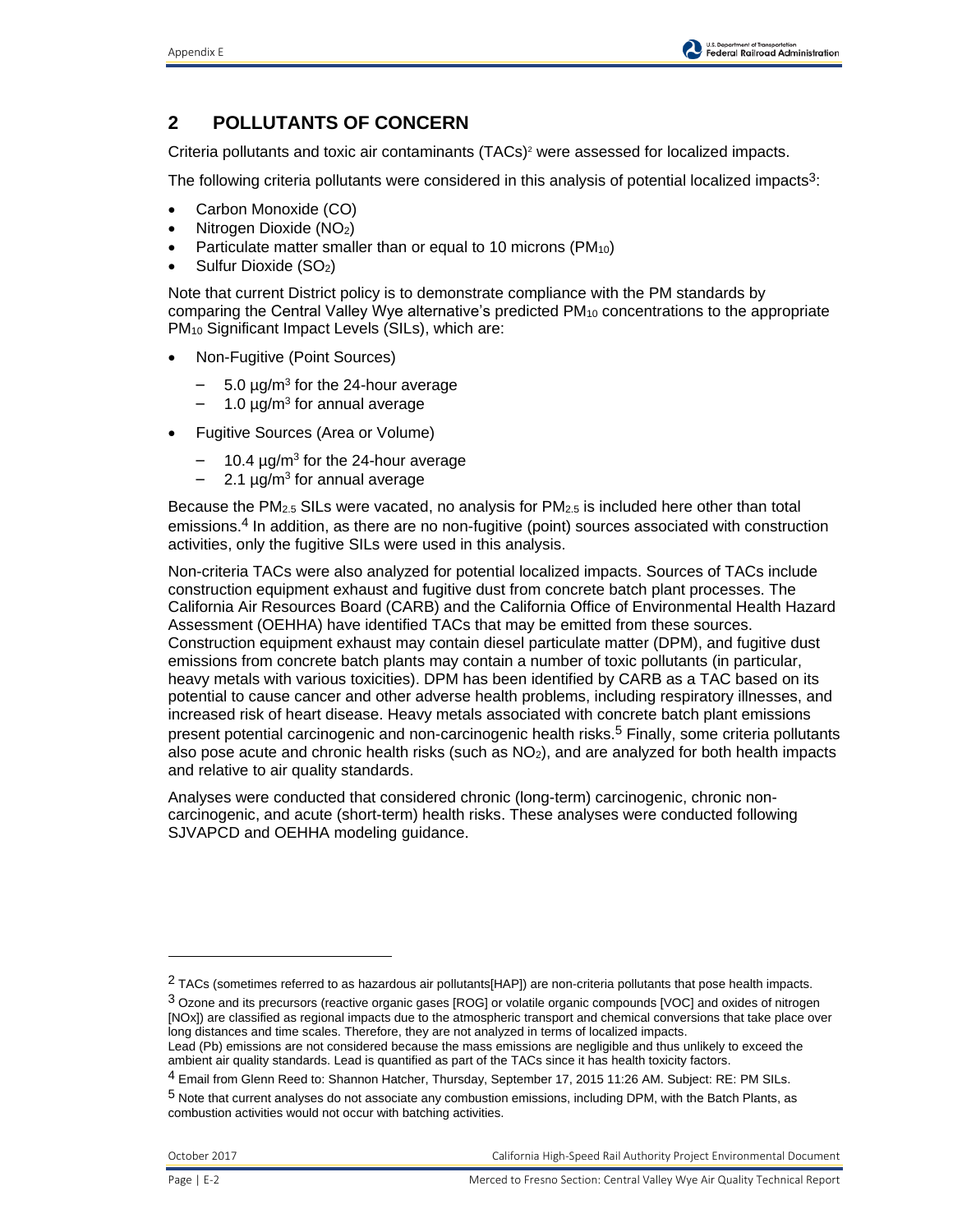

## **3 MODELED CONSTRUCTION SITES**

As described in Section 1.0, the following construction features were evaluated for the potential to cause localized air quality impacts:

- Construction of the Rail Segment
- Construction of Road over or under crossings
- Operation of Concrete Batch Plants (CBP) to support construction

A brief description of the approach and study area for each construction feature is provided below. More detailed modeling source parameters are provided in Section 5.0. In addition to analysis for each of these three construction features, an analysis was also conducted for potential impacts from overlapping features. To capture maximum impact while allowing for the currently unknown location of features and the generic approach used here, all three features were considered to be co-located and the impacts reported are the total of all three features combined. **Construction of the Rail Segment –** The construction emissions associated with the construction of the Rail Segment include several different phases such as mobilization, demolition, earth moving, land clearing, track construction at grade, and elevated structures. For the Rail Segment, it would not be practical to analyze construction of the entire 51-55 mile alignment as a whole. Therefore, for localized impacts, the analysis evaluated construction of a 2 mile long portion of the track. It was assumed that emissions from construction of other portions of the alignment beyond this distance would not substantially contribute to localized impacts.

**Construction of Road over or under crossings –** There are multiple road over and under crossings that would be constructed, and each would vary widely in terms of size and shape. For this analysis, a representative construction area was modeled based on the range of sizes and lengths of the proposed road crossings. One road crossing is assumed for the representative 2 mile long portion of track modeled. This is based on the number of crossings throughout the Wyes and the total length of track.

**Operation of Concrete Batch Plants (CBP) to support construction –** Concrete Batch Plants may be located at various locations near the alignment. The current design does not provide site details or locations for the CBPs, as these have not yet been determined. Therefore, CBP modeled work areas were conservatively sized based on preliminary production capacity estimates.

The location of each feature is currently unknown. To capture maximum total impact from all features together, modeling was conducted with all three features co-located. The rail line and road crossings are assumed to be perpendicular. The CBP is assumed to be located at the intersection of these two features to maximize emissions density. Because various receptors may be located along the alignment, the combined features were conservatively modeled with receptors located immediately adjacent to and along the perimeter of the combined work area for assessment of air quality impacts. For the assessment of health risks, residential receptors also surround the alignment, but with a 25 meter setback from the construction area to better represent residences. In both cases, a network of grid receptors are used, with 25 meters spacing between the receptors.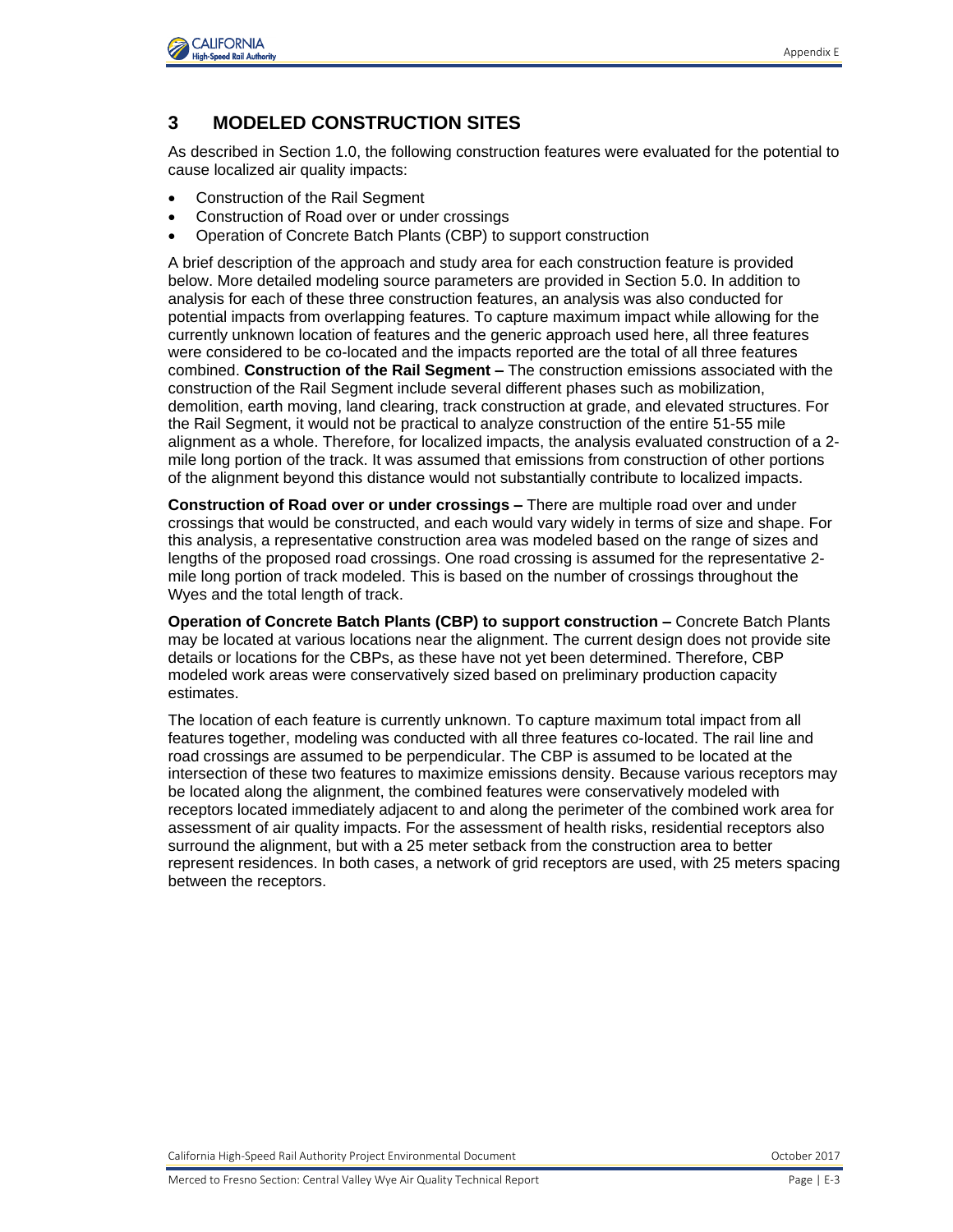# **4 EMISSIONS AND EMISSION RATES**

## **4.1 Emissions from Construction Activities**

The California High-Speed Rail Delivery Partner (RDP) presented annual emissions by construction activity (e.g., mobilization, demolition, earthmoving, land clearing) and a corresponding emissions schedule for each year of construction in the period from 2018 to 2032 that represents activity for a generic, representative 2-mile segment of construction activity.

These construction areas and associated construction activities are shown in Table 1. Emissions from these construction activities are also shown in the table.

October 2017 California High-Speed Rail Authority Project Environmental Document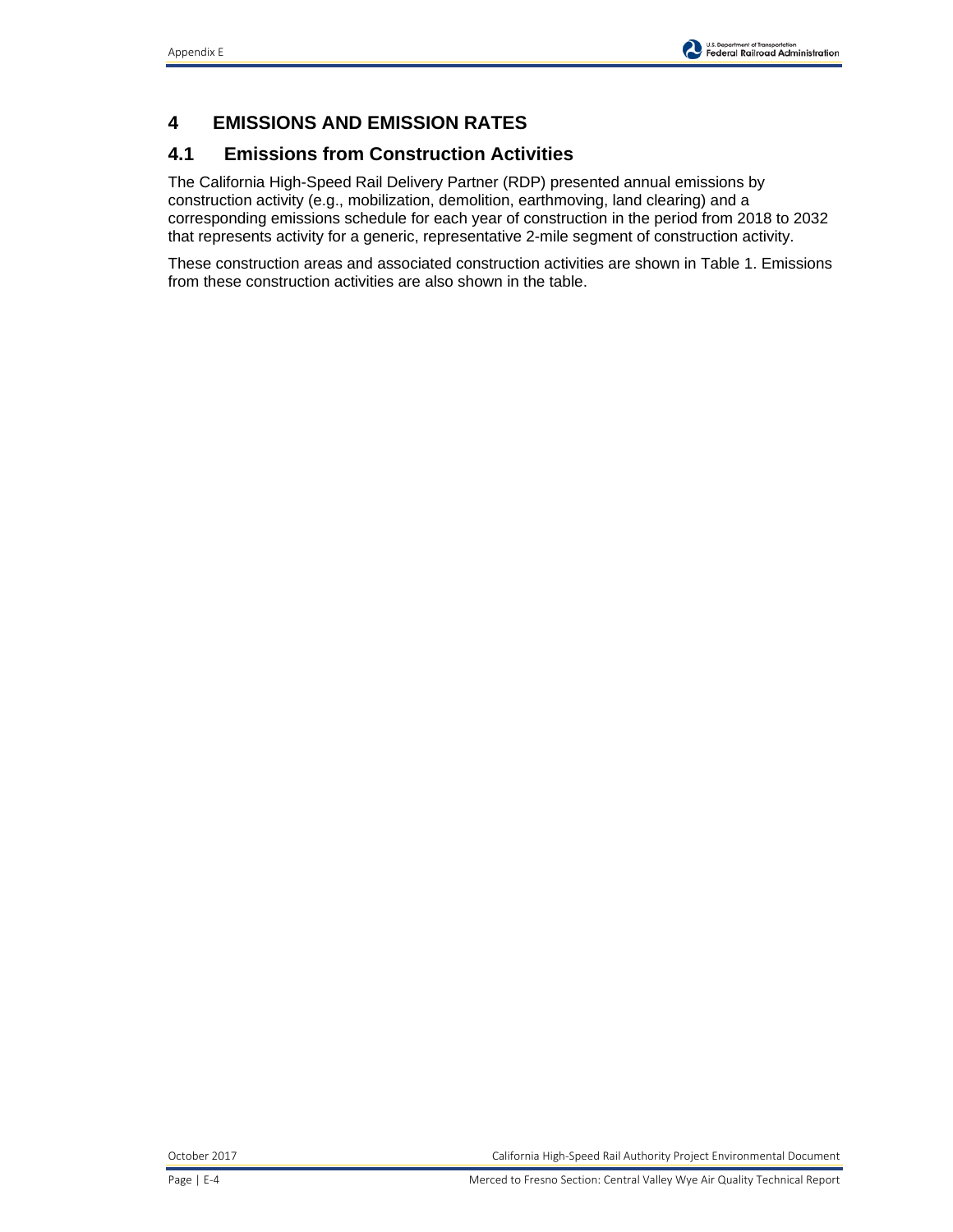

| <b>Construction</b> |                              |                  |                              |                    | <b>Short Tons, 2018-2032</b> |                   |                        |                          |
|---------------------|------------------------------|------------------|------------------------------|--------------------|------------------------------|-------------------|------------------------|--------------------------|
| <b>Work Area</b>    | <b>Construction Activity</b> | <b>CO Totals</b> | <b>NO<sub>x</sub></b> Totals | <b>PM10 Totals</b> | <b>PM2.5 Totals</b>          | <b>VOC Totals</b> | SO <sub>2</sub> Totals | <b>DPM10 Totals</b>      |
| Rail Segment        | Mobilization                 | 0.26             | 0.36                         | 0.03               | 0.02                         | 0.03              | 0.00                   | 0.02                     |
|                     | Demolition                   | 0.07             | 0.06                         | 0.04               | 0.01                         | 0.01              | 0.00                   | 0.00                     |
|                     | Land Clearing                | 0.31             | 0.53                         | 0.11               | 0.02                         | 0.04              | 0.00                   | 0.02                     |
|                     | Earth Moving                 | 2.34             | 3.26                         | 0.92               | 0.16                         | 0.26              | 0.01                   | 0.14                     |
|                     | <b>Track at Grade</b>        | 0.17             | 0.53                         | 0.02               | 0.02                         | 0.03              | 0.00                   | 0.02                     |
|                     | <b>Track Elevated</b>        | 0.29             | 0.51                         | 0.02               | 0.02                         | 0.04              | 0.00                   | 0.02                     |
|                     | <b>Elevated Structures</b>   | 1.92             | 2.58                         | 0.14               | 0.12                         | 0.20              | 0.01                   | 0.11                     |
|                     | Demobilization               | 0.34             | 0.30                         | 0.02               | 0.02                         | 0.03              | 0.00                   | 0.01                     |
|                     | <b>PPSS</b>                  | 0.02             | 0.02                         | 0.00               | 0.00                         | 0.00              | 0.00                   | 0.00                     |
|                     | <b>SPSS</b>                  | 0.06             | 0.07                         | 0.00               | 0.00                         | 0.01              | 0.00                   | 0.00                     |
|                     | <b>TPSS</b>                  | 0.03             | 0.04                         | 0.00               | 0.00                         | 0.00              | 0.00                   | 0.00                     |
|                     | <b>Total</b>                 | 5.80             | 8.26                         | 1.31               | 0.39                         | 0.65              | 0.02                   | 0.36                     |
| Road Crossing       | Road Crossing                | 2.17             | 2.12                         | 0.15               | 0.11                         | 0.20              | 0.01                   | 0.13                     |
| <b>Batch Plant</b>  | <b>Concrete Batch Plants</b> | $\blacksquare$   | $\blacksquare$               | 0.05               | 0.05                         | $\blacksquare$    |                        | $\overline{\phantom{a}}$ |

#### **Table 1 Total Construction Emissions for 2-Mile Rail Segment, 2018-2032 (Short Tons)**

<sup>1</sup> The emissions used in this analysis are from on-site construction equipment exhaust, except as noted for PM10 and PM2.5.

<sup>2</sup> The PM10 and PM2.5 emissions are from on-site construction equipment exhaust and fugitive dust, except for the batch plant, which is fugitive dust only.

<sup>3</sup> The Rail Segment emissions presented here represent emissions from construction of the entire alignment

<sup>4</sup> The Road Crossing emissions presented here represent emissions from construction of all road crossings along the alignment

<sup>5</sup> The Concrete Batch Plant emissions presented here represent emissions from all concrete batch plants

CO = carbon monoxide

 $NO<sub>x</sub>$  = nitrogen oxides

PM10 = particulate matter 10 microns or less in diameter

PM2.5 = particulate matter 2.5 microns or less in diameter

 $SO<sub>2</sub>$  = sulfur dioxide

VOC = volatile organic compound DPM = diesel particulate matter HMF = heavy maintenance facility MOWF = maintenance of way facility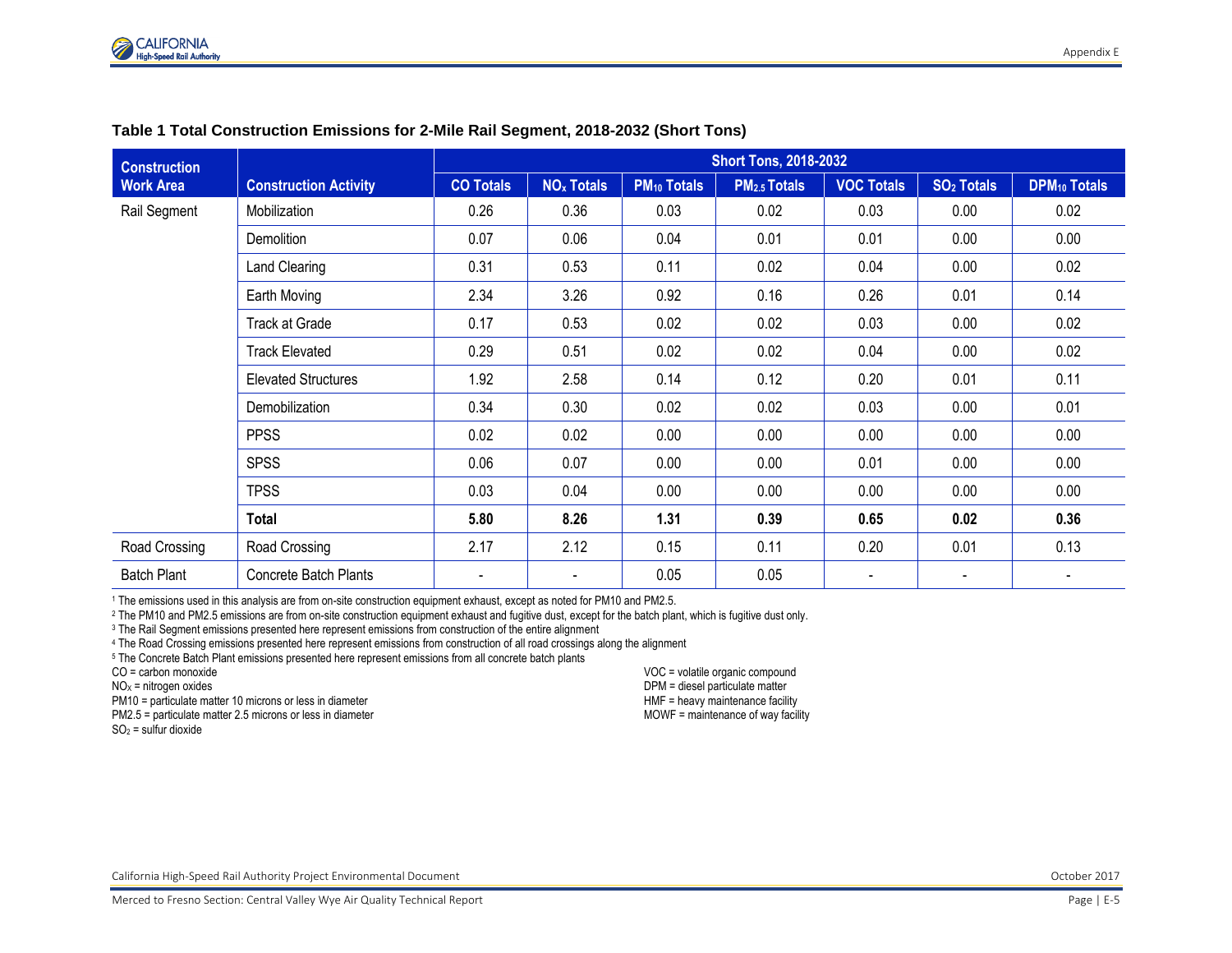# **4.2 Emissions for Modeled Construction Work Areas**

The emissions shown in Table 1 are aggregated summaries of the monthly emission schedule supplied by RDP covering the duration of the construction period. The monthly resolved emissions were applied to the representative construction work areas for use in air dispersion modeling. For the Rail Segment, Concrete Batch Plants, and Road Crossings, the modeled construction work area only accounts for the representative 2-mile portion of the total construction activity.

The provided emissions schedule occurs over an extended period of time, from 2018-2032. However, all the activity for the 2-mile segment occurs over a shorter period, 2019-2022. All dispersion analyses supporting both the air quality and HRA results were conducted with a single year's emissions values. Each analyzed construction year was modeled with five meteorological years of data. Each relied on monthly totals of equipment exhaust and dust emissions of PM10. DPM is taken as the exhaust portion of PM<sub>10</sub>, with the understanding that all equipment is dieselfueled. Table 2 shows the annual emissions for each construction work area and year modeled.

Finally, the concrete batch plant fugitive dust contains several metals that are classified as having carcinogenic and non-carcinogenic health impacts. These metals include arsenic, beryllium, cadmium, chromium, and lead. The emissions of these metals from the concrete batch plant were based on the characterized fugitive PM emissions, and a speciation factor for each metal appropriate for concrete batching. The speciation factors were determined as the portion of the PM emissions composed of these metals based on SJVAPCD-provided emission factor analysis for local concrete batch plants (SJVAPCD 2015a).

October 2017 California High-Speed Rail Authority Project Environmental Document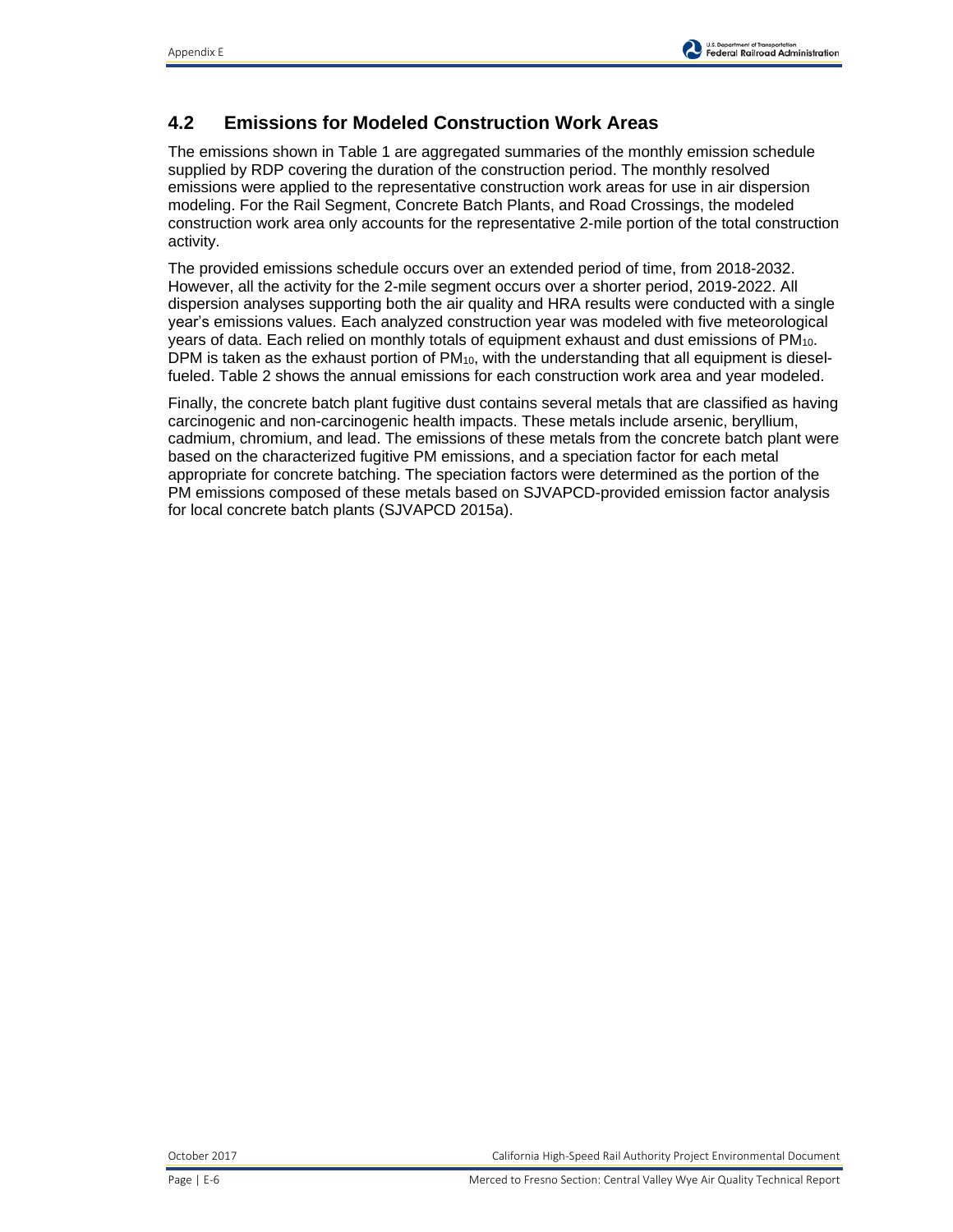### **Table 2 Annual Construction Emissions used in Modeling, tons**

| <b>Construction</b><br><b>Work Area</b> | CO              | NO <sub>x</sub>          | <b>PM10</b>              | PM <sub>2.5</sub> | SO <sub>2</sub>          | <b>VOC</b>               | <b>DPM</b> | <b>Arsenic</b> | <b>Beryllium</b>         | Cadmium  | Lead   | <b>Manganese</b> | <b>Nickel</b> | <b>Selenium</b>          | <b>Aluminum</b> | <b>Chromium</b><br>total | <b>Copper</b> | <b>Hexavalent</b><br><b>Chromium</b> | Zinc   | <b>Barium</b> | <b>Cobalt</b>            |
|-----------------------------------------|-----------------|--------------------------|--------------------------|-------------------|--------------------------|--------------------------|------------|----------------|--------------------------|----------|--------|------------------|---------------|--------------------------|-----------------|--------------------------|---------------|--------------------------------------|--------|---------------|--------------------------|
|                                         | 2019            |                          |                          |                   |                          |                          |            |                |                          |          |        |                  |               |                          |                 |                          |               |                                      |        |               |                          |
| Rail Segment                            | 1.81            | 2.58                     | 0.63                     | 0.13              | 0.01                     | 0.21                     | 0.11       | $\sim$         | $\sim$                   | $\sim$   | $\sim$ | $\sim$           | $\sim$        | $\sim$                   | $\sim$          | $\sim$                   | $\sim$        | $\sim$                               | $\sim$ | $\sim$        |                          |
| Road Crossing                           | $\sim$          | $\sim$                   | $\sim$                   | $\sim$            | $\sim$                   | $\sim$                   | $\sim$     | $\sim$         | $\sim$                   | $\sim$   | $\sim$ | $\sim$           | $\sim$        | $\sim$                   | $\sim$          | $\sim$                   | $\sim$        | $\sim$                               | $\sim$ | $\sim$        | $\overline{\phantom{a}}$ |
| CBP                                     | $\sim$          | $\sim$                   | $\overline{\phantom{a}}$ | $\sim$            | $\sim$                   | $\sim$                   | $\sim$     | $\sim$         | $\overline{\phantom{0}}$ | $\sim$   | $\sim$ | $\sim$           | $\sim$        | $\sim$                   | $\sim$          | $\overline{\phantom{0}}$ | $\sim$        | $\sim$                               | $\sim$ | $\sim$        | $\overline{\phantom{0}}$ |
|                                         | 2020            |                          |                          |                   |                          |                          |            |                |                          |          |        |                  |               |                          |                 |                          |               |                                      |        |               |                          |
| Rail Segment                            | 3.09            | 4.21                     | 0.61                     | 0.20              | 0.01                     | 0.33                     | 0.19       | $\sim$         | $\sim$                   | $\sim$   | $\sim$ | $\sim$           | $\sim$        | $\sim$                   | $\sim$          | $\sim$                   | $\sim$        | $\overline{\phantom{a}}$             | $\sim$ | $\sim$        | $\overline{\phantom{a}}$ |
| Road Crossing                           | 2.17            | 2.12                     | 0.15                     | 0.11              | 0.01                     | 0.20                     | 0.13       | $\sim$         | $\sim$                   | $\sim$   | $\sim$ | $\sim$           | $\sim$        | $\sim$                   | $\sim$          | $\overline{\phantom{a}}$ | $\sim$        | $\sim$                               | $\sim$ | $\sim$        | $\overline{\phantom{a}}$ |
| CBP                                     | $\sim$          | $\overline{\phantom{a}}$ | 0.05                     | 0.05              | $\sim$                   | $\overline{\phantom{a}}$ | $\sim$     | 0.00           | 0.00                     | $0.00\,$ | 0.00   | 0.00             | 0.00          | 0.00                     | 0.00            | 0.00                     | 0.00          | 0.00                                 | 0.00   | 0.00          | 0.00                     |
|                                         |                 |                          |                          |                   |                          |                          |            |                |                          |          |        | 2021             |               |                          |                 |                          |               |                                      |        |               |                          |
| Rail Segment                            | 0.03            | 0.04                     | 0.00                     | 0.00              | 0.00                     | 0.00                     | 0.00       | $\sim$         | $\sim$                   | $\sim$   | $\sim$ | $\sim$           | $\sim$        | $\sim$                   | $\sim$          | $\sim$                   | $\sim$        | $\sim$                               | $\sim$ | $\sim$        | $\overline{\phantom{a}}$ |
| Road Crossing                           | $\sim$          | $\overline{\phantom{a}}$ | $\sim$                   | $\sim$            | $\sim$                   | $\sim$                   | $\sim$     | $\sim$         | $\sim$                   | $\sim$   | $\sim$ | $\sim$           | $\sim$        | $\sim$                   | $\sim$          | $\sim$                   | $\sim$        | $\sim$                               | $\sim$ | $\sim$        | $\sim$                   |
| CBP                                     | $\sim$          | $\sim$                   | $\overline{\phantom{a}}$ | $\sim$            | $\sim$                   | $\sim$                   | $\sim$     | $\sim$         | $\sim$                   | $\sim$   | $\sim$ | $\sim$           | $\sim$        | $\sim$                   | $\sim$          | $\sim$                   | $\sim$        | $\sim$                               | $\sim$ | $\sim$        |                          |
|                                         | 2022            |                          |                          |                   |                          |                          |            |                |                          |          |        |                  |               |                          |                 |                          |               |                                      |        |               |                          |
| Rail Segment                            | 0.87            | 1.43                     | 0.07                     | 0.06              | 0.00                     | 0.11                     | 0.05       | $\sim$         | $\sim$                   | $\sim$   | $\sim$ | $\sim$           | $\sim$        | $\sim$                   | $\sim$          | $\sim$                   | $\sim$        | $\sim$                               | $\sim$ | $\sim$        |                          |
| Road Crossing                           | $\sim$ 10 $\pm$ | $\overline{\phantom{0}}$ | $\overline{\phantom{a}}$ | $\sim$            | $\overline{\phantom{a}}$ | $\sim$                   | $\sim$     | $\sim$         | $\sim$                   | $\sim$   | $\sim$ | $\sim$           | $\sim$        | $\sim$                   | $\sim$          | $\overline{\phantom{a}}$ | $\sim$        | $\overline{\phantom{a}}$             | $\sim$ | $\sim$        |                          |
| CBP                                     | $\sim$          | $\sim$                   | $\sim$                   | $\sim$            | $\sim$                   | $\sim$                   | $\sim$     | $\sim$         | $\sim$                   | $\sim$   | $\sim$ | $\sim$           | $\sim$        | $\overline{\phantom{0}}$ | $\sim$          | $\sim$                   | $\sim$        | $\sim$                               | $\sim$ | $\sim$        | $\sim$                   |

1 The emissions used in this analysis are from on-site construction equipment exhaust, except as noted for PM<sub>10</sub> and PM<sub>2.5</sub>.

<sup>2</sup> The PM<sub>10</sub> and PM<sub>2.5</sub> emissions are from on-site construction equipment exhaust and fugitive dust.

CO = carbon monoxide

 $NO<sub>x</sub>$  = nitrogen oxides

PM10 = particulate matter 10 microns or less in diameter PM2.5 = particulate matter 2.5 microns or less in diameter

 $SO<sub>2</sub>$  = sulfur dioxide

VOC = volatile organic compound DPM = diesel particulate matter

HMF = heavy maintenance facility

MOWF = maintenance of way facility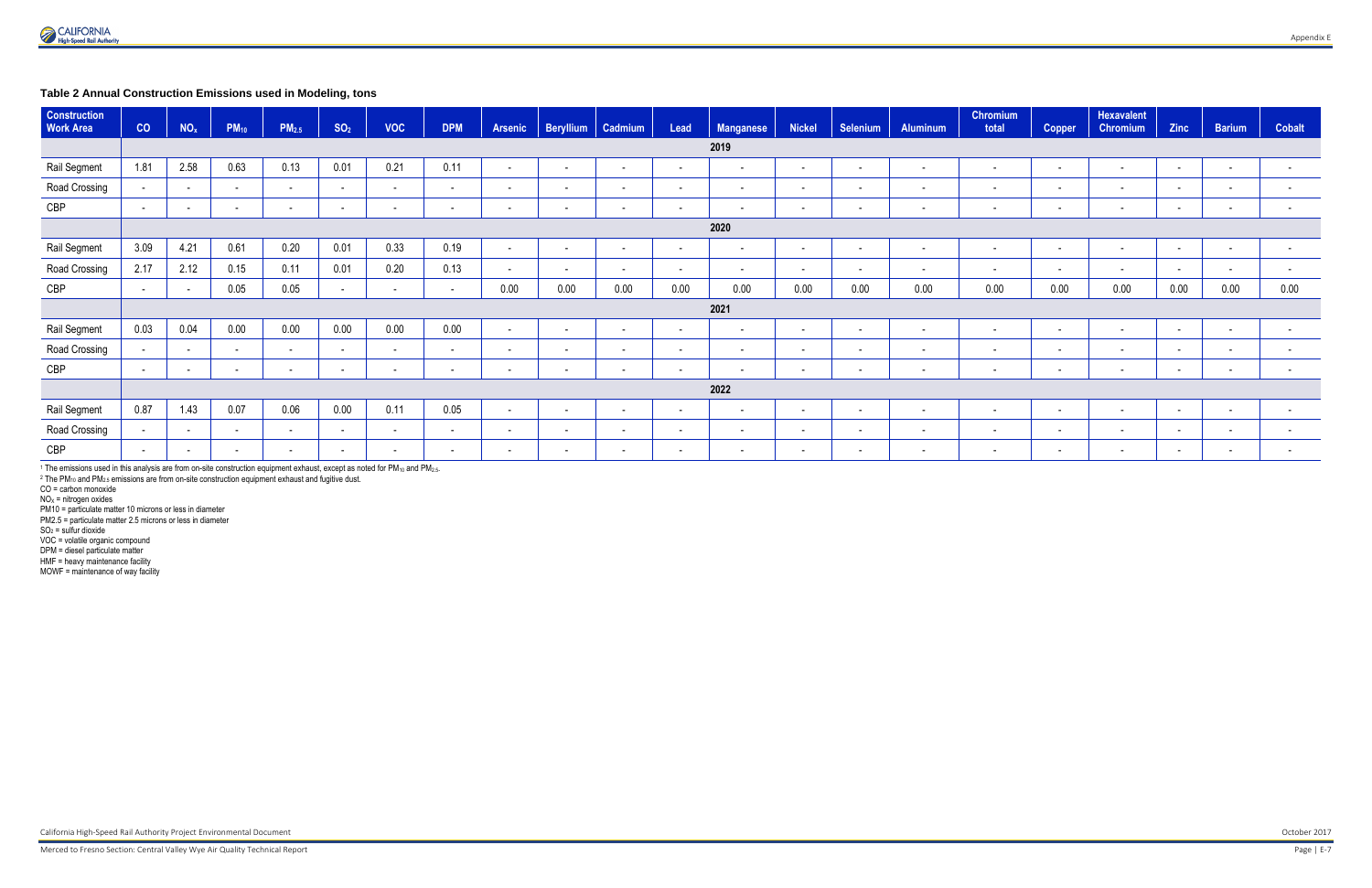## **5 DISPERSION MODELING**

As the construction activities of the Central Valley Wye alternatives have the potential to cause adverse health impacts, detailed dispersion modeling analyses were conducted to determine whether these impacts would be substantial. The USEPA's AERMOD atmospheric dispersion model was used to simulate physical conditions and predict pollutant concentrations near the construction work areas. This allowed for an analysis of the localized impacts of these construction emissions.

AERMOD is generally used to estimate impacts from point source emissions from stacks as well as emissions from volume and area sources. The model accepts actual hourly meteorological observations and directly estimates hourly and average concentrations for various time periods. The detailed information on the methodology and data used to conduct the air dispersion modeling is summarized below.

### **5.1 Inputs**

**Model and Inputs:** AERMOD (version 15181) was used to conduct the modeling analysis.

All calculation inputs are identical between the simulations used in the chronic health risk assessments and for air quality (those used for comparison of the NAAQS and CAAQS) except for receptor placement, as discussed previously. There are two exceptions. First, for PM<sub>10</sub> analysis and comparison to the SILs, a different release height was used to better represent fugitive sources (discussed below). Second, all pollutants were treated uniformly, and modeled with a single simulation using a "generic" form pollutant, which was then scaled to actual concentrations of the pollutant based on the emissions shown in Table 2. However, for  $NO<sub>2</sub>$  and  $PM_{10}$  air quality simulations, pollutant specific simulations were conducted. For  $NO<sub>2</sub>$  this allowed AERMOD to compute the concentration in the form required by the standard. For both  $NO<sub>2</sub>$  and PM<sub>10</sub>, this allowed the model to directly compute peak total concentrations that are paired in space and time in a manner that is more refined than the sums of peak concentrations from individual features.

Only model default ("DFAULT") options are included in the analysis, other than the use of flat terrain ("FLAT"), the "FASTAREA" computation method, and the adjusted u-star ("ADJ\_U\*") option to accommodate SJVAPCD-processed meteorological data and adjust the surface friction velocity under low-wind/stable conditions. AERMOD's rural dispersion algorithm was used in the analysis.

**Meteorological Data:** AERMOD requires meteorological data as input into the model. These are typically processed using AERMET, a pre-processor to AERMOD. AERMET requires surface meteorological data, upper air meteorological data and surface parameter data. The SJVAPCD has meteorological datasets that have been processed using AERMET and incorporate the ADJ\_U<sup>\*</sup> option noted above. SJVAPCD provided these for use in this modeling (Garner 2015).

All features here were analyzed using the SJVAPCD preprocessed meteorological data provided for the Merced station. That dataset includes Merced Municipal Airport (WBAN 23257) for surface observations and Oakland Metropolitan Airport (WBAN 23230) for upper air data. Five years of meteorological data from 2009 through 2013 were used in all cases.

**Terrain:** It was assumed that the terrain within and adjacent to the Central Valley Wye alternatives project footprints was flat, and therefore no terrain data was used.

**Receptors:** Receptors were modeled using a network of discrete receptors. As noted above, all sources were modeled together to conservatively estimate impacts. The rail line and road crossing are assumed to be perpendicular. A grid of receptors was created in each of the four quadrants outlined by the intersecting rail line and road crossing footprints. For criteria air pollutant concentration analyses, modeling was conducted with receptors placed at the edge of the construction area "fenceline". Receptor spacing of 25 meters and receptor heights of 1.2 meters were used in all cases. The health risk analyses used the same grid as air quality analyses, but the closest receptors were set back 25 meters from the construction area was used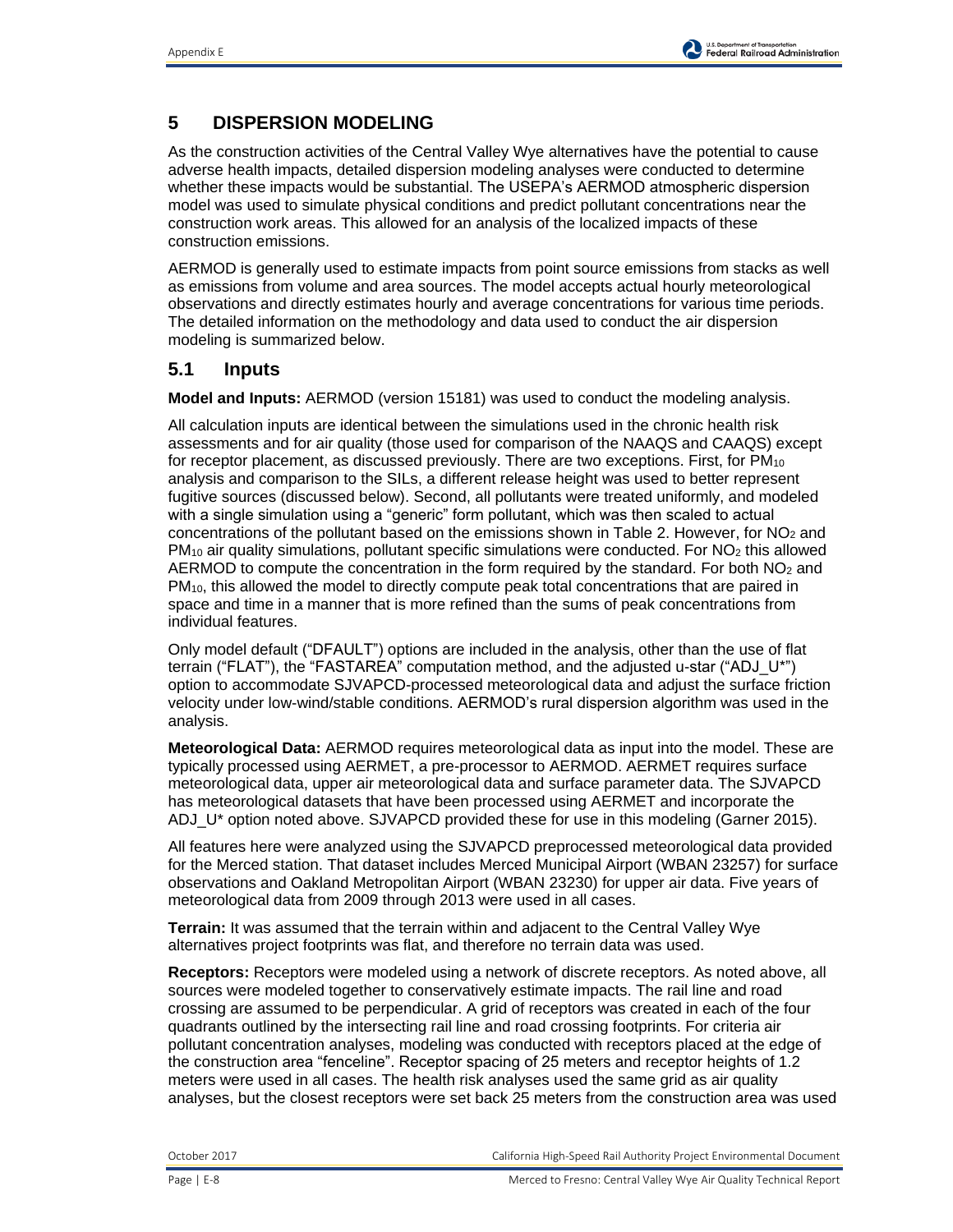

to represent residential locations, following guidance from the SJVAPCD. Given the limited design information currently available, no discrete sensitive receptors were included in the analysis and no spatial averaging of results by receptor was conducted. Consistent with HARP guidance, all receptors were modeled at a ("flagpole") height of 1.2 meters.

**Source Parameters:** All construction work areas were modeled as area sources. All facilities were assumed to have an exhaust release height of 3 meters, following guidance from SJVAPCD. The Concrete Batch Plant, used a release height of 4 meters, again per direction from SJVAPCD. Fugitive PM10 from the rail segment and road crossing were modeled as a surface release. In all cases, an initial vertical dimension of 1 meter was applied (SMAQMD 2013). A summary of model source parameters is shown in Table 3. Sources were modeled using the rural land use option.

Note that the rail line in this area follows multiple directions. To capture the varying angle between predominant winds and rail line, two configurations were considered for the rail line: one oriented north-south and one oriented east-west. To be conservative, results presented here are only for the direction with the more conservative concentrations.

| <b>Construction Work Area</b> | <b>Source Type</b> | Size of Modeled Area <sup>1</sup>    | Release Height (meters)   |
|-------------------------------|--------------------|--------------------------------------|---------------------------|
| Rail Segment                  | Area               | $3200 \text{ m} \times 52 \text{ m}$ | 3 (exhaust)<br>$0$ (dust) |
| Road Crossings                | Area               | 1600 m x 150 m                       | 3 (exhaust)<br>$0$ (dust) |
| Concrete Batch Plant          | Area               | 80.6 m x 80.6 m                      |                           |

#### **Table 3 AERMOD Model Source Parameters**

<sup>1</sup> Sizes of modeled areas are shown as dimensions of length and width where the modeled work area is a rectangular shape. m = meters

All emissions are assumed to occur from 8 AM – 5 PM, Monday through Friday. Additionally, a refined, monthly schedule of emissions provided by RDP was included in the emissions profile. All sources were modeled using the "MHRDOW" profile. For all pollutants other than  $NO<sub>2</sub>$  and PM10, the magnitude of the emission scaling factor is based on the provided emission profile, but normalized such that total annual emissions equal 31,536 kg/year, which is equivalent to a uniform 1 g/s emission rate for all hours of the year to facilitate scaling of model results to final concentrations.  $NO<sub>2</sub>$  and PM<sub>10</sub> were modeled with their predicted emissions. (No scaling was applied.)

# **5.2 Output Options**

The dispersion model can provide results for different averaging time periods, such as hourly, daily, and annual. The averaging times used for the ambient air quality standards and concentration thresholds are different for each pollutant. To compare the model results to the applicable ambient air quality standards and thresholds, criteria pollutant concentrations were calculated as outlined below. In all cases except 1-hour  $NO<sub>2</sub>$  and  $PM<sub>10</sub>$ , the pollutant-specific concentrations are determined by multiplying the unit-based concentrations  $(\gamma/Q)$  by the pollutant specific emissions (Q).

Particulate Matter: The highest  $1<sup>st</sup>$  high 24-hour average and the annual average PM<sub>10</sub> concentrations across all receptors were calculated with  $AERMOD$ . No background  $PM<sub>10</sub>$ values are included. The resulting concentrations were compared to the PM<sub>10</sub> SILs, as described previously. For the 24-hour average, the 1<sup>st</sup> high 24-hour average value based on the concatenated 5 years of meteorological data is used. For the annual average, the period average of the concatenated 5 years of meteorological data is used.

California High-Speed Rail Authority Project Environmental Document **California Communisty Communisty** October 2017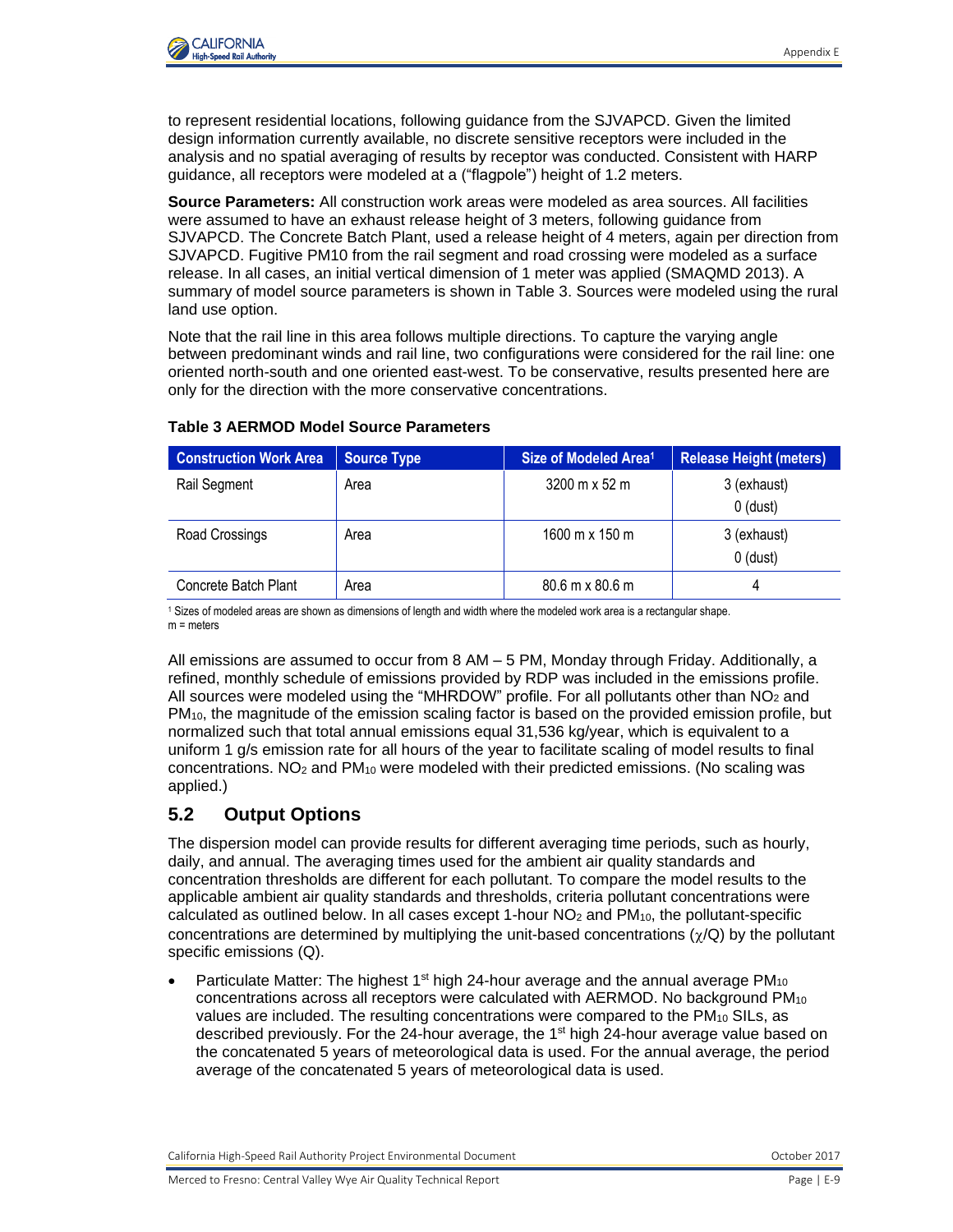- Nitrogen Dioxide: The 1-hour average concentration was calculated using the multi-year average of the maximum 8<sup>th</sup> highest 1-hour daily maximum value for each year, consistent with the statistical description of the ambient air quality standard. The annual average concentration was calculated using the period average of the concatenated 5 years of meteorological data. Annual results were scaled from the unit-based concentrations since no special processing is required. In order to convert the nitrogen oxides (NOx) emissions to NO<sup>2</sup> concentrations, the EPA default 80% conversion ratio was assumed (CAPCOA 2011).
	- Carbon Monoxide: The 1-hour and 8-hour averages were calculated and used for comparison to the standards. The reported values represent the highest  $1<sup>st</sup>$  high 1-hour and 8-hour concentrations for the concatenated 5 years of meteorological data. Results were scaled from the unit-based concentrations. Reported combined total concentrations are conservatively estimated as the sum of worst case concentrations from all features, irrespective of location.
	- Sulfur Dioxide: The 1-hour and 24-hour averages were calculated and used for comparison to the standards. The reported values represent the highest 1<sup>st</sup> high 1-hour and 24-hour concentrations for the concatenated 5 years of meteorological data. Results were scaled from the unit-based concentrations. Reported combined total concentrations are conservatively estimated as the sum of worst case concentrations from all features, irrespective of location.

Attachment 1 includes all AERMOD output files for the simulations described here.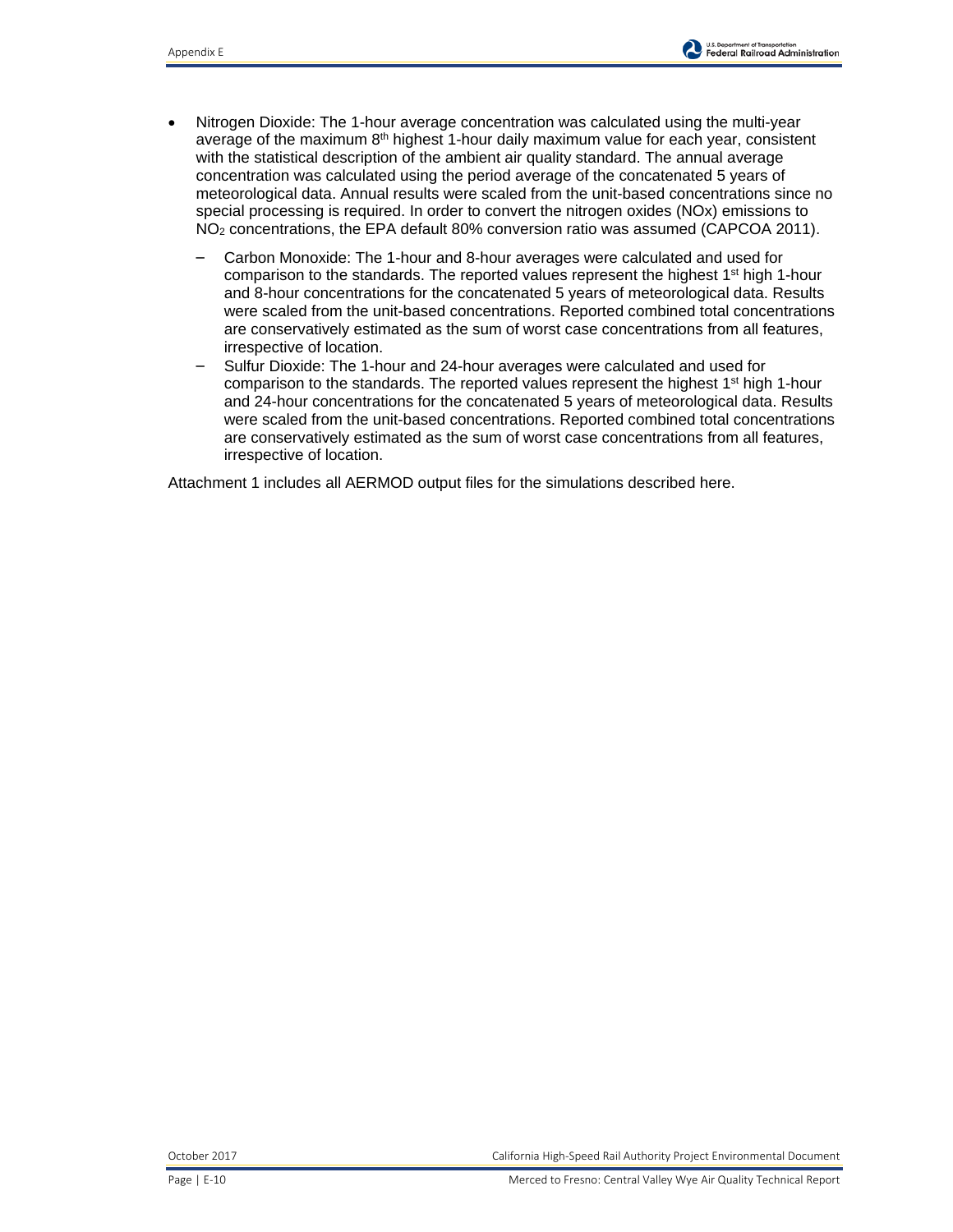

## **6 COMPARISON TO THE AMBIENT AIR QUALITY STANDARDS**

In order to determine if the incremental concentrations associated with construction emissions would cause or contribute to exceedances of the NAAQS and CAAQS, the appropriate background concentrations for all attainment pollutants are required. For a given pollutant, the appropriate background concentration is added to the incremental concentration estimated from the air dispersion modeling. If the combined value exceeds the NAAQS or CAAQS of that pollutant, then the emissions could contribute to exceedances (SJVAPCD 2002). The background concentrations were based on the SJVAPCD reported monitoring background values where available. For pollutants and averaging times that did not have reported background values from the SJVAPCD, the most representative recent monitor values reported by EPA or ARB near the high speed rail alignment were conservatively used. The values used are:

- Fresno-Garland for 1- and 8-hour CO; and for 24-hour SO<sup>2</sup>
- Madera-Pump Yard for annual NO<sub>2</sub>
- SJVAPCD-processed 1-hour NO<sup>2</sup> (Merced-S Coffee Avenue) and SO<sup>2</sup> (Fresno-1st Street)

Tables 4 through 6 show the estimated maximum  $NO<sub>2</sub>$ , CO, and SO<sub>2</sub> ambient air concentrations for each of the construction work areas, including conservative background concentrations, for all of the work areas are below the NAAQS and CAAQS.

Pre-construction concentrations of  $PM_{10}$  and  $PM_{2.5}$  in the San Joaquin Valley Air Basin exceed their respective ambient air quality standards. Total PM<sub>10</sub> is therefore evaluated in accordance with the SJVAPCD recommended significant impact level (SIL) for fugitive  $PM_{10}$  emissions (Reed 2015). If the Central Valley Wye alternative's incremental increase in  $PM_{10}$  concentration is below the SJVAPCD's SIL, the Central Valley Wye alternatives would not cause or contribute significantly to exceedances of the ambient air quality standards. Table 7 shows the incremental increase in  $PM_{10}$  concentration for each of the work areas. As shown in this table,  $PM_{10}$  increases would not exceed the SIL values for the 24-hour or annual averaging periods. Because the PM<sub>2.5</sub> SILs were vacated, no analysis for  $PM<sub>2.5</sub>$  is necessary. (Reed 2015). Note that no exhaust emissions are associated with the Batch Plant, so only the fugitive SILs are considered. Fugitive SILs are also used for the rail line segments and road crossings since the vast majority of PM emissions from those features are fugitive.

California High-Speed Rail Authority Project Environmental Document October 2017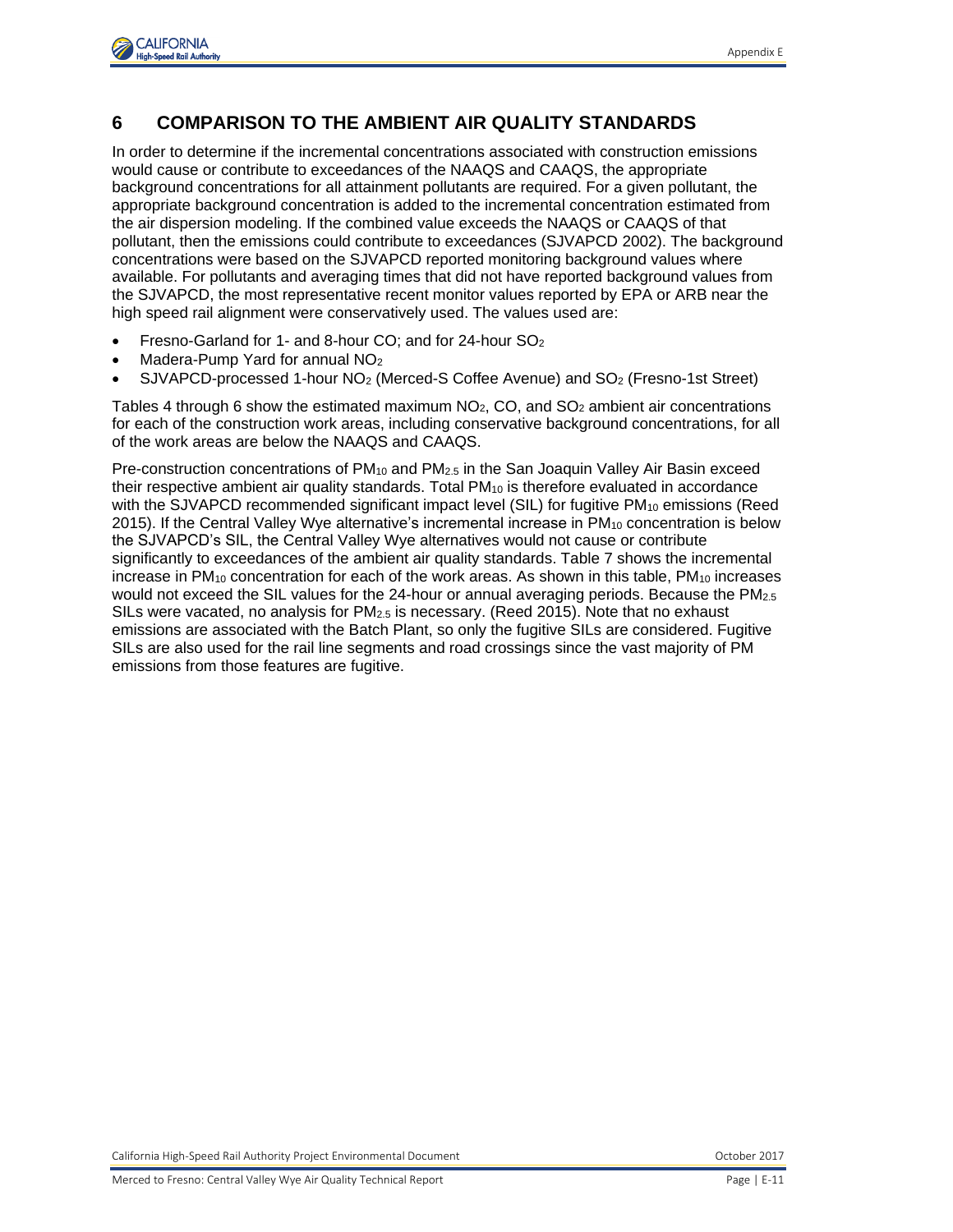

| <b>Construction Area</b> | <b>Maximum</b><br><b>Incremental</b><br><b>Off-site 1-hour</b><br><b>Average CO</b><br><b>Concentration</b><br>$(\mu g/m^3)$ | <b>Background2</b><br>1-hour CO<br><b>Concentration</b><br>$(\mu g/m^3)$ | <b>Total Off-site</b><br>1-hour CO<br><b>Concentration</b><br>$(\mu g/m^3)$ | <b>NAAQS</b><br>$(\mu g/m^3)$<br>equivalent | <b>CAAQS</b><br>$(\mu g/m^3)$<br>equivalent |
|--------------------------|------------------------------------------------------------------------------------------------------------------------------|--------------------------------------------------------------------------|-----------------------------------------------------------------------------|---------------------------------------------|---------------------------------------------|
| Concrete Batch Plant     | NA <sup>1</sup>                                                                                                              | 3,435                                                                    | NA <sup>1</sup>                                                             | 40,000                                      | 23,000                                      |
| Road Crossings           | 197                                                                                                                          |                                                                          | 3,632                                                                       |                                             |                                             |
| Rail Segment             | 286                                                                                                                          |                                                                          | 3,721                                                                       |                                             |                                             |
| Combined <sup>4</sup>    | 484                                                                                                                          |                                                                          | 3,919                                                                       |                                             |                                             |
|                          |                                                                                                                              |                                                                          |                                                                             |                                             |                                             |
| <b>Construction Area</b> | <b>Maximum</b><br>Incremental Off-<br>site 8-hour<br><b>Average CO</b><br>Concentration<br>$(\mu g/m^3)$                     | Background <sup>3</sup><br>8-hour CO<br>Concentration<br>$(\mu g/m^3)$   | <b>Total Off-site</b><br>8-hour CO<br><b>Concentration</b><br>$(\mu g/m^3)$ | <b>NAAQS</b><br>$(\mu g/m^3)$<br>equivalent | <b>CAAQS</b><br>$(\mu g/m^3)$<br>equivalent |
| Concrete Batch Plant     | NA <sup>1</sup>                                                                                                              | 2,748                                                                    | NA <sup>1</sup>                                                             | 10,000                                      | 10,000                                      |
| Road Crossings           | 37                                                                                                                           |                                                                          | 2,785                                                                       |                                             |                                             |
| Rail Segment             | 55                                                                                                                           |                                                                          | 2,803                                                                       |                                             |                                             |

#### **Table 4 Carbon Monoxide Concentrations from Construction Emissions**

Notes:

<sup>1</sup> The concrete batch plant does not have any substantial exhaust emissions.

<sup>2</sup> The highest monitored 1-hour value from the Fresno, Hanford, or Bakersfield stations was used as the background concentration.

<sup>3</sup> The highest monitored 8-hour value from the Fresno or Garland stations was used as the background centration.

4 "Combined" conservatively estimated the sum of worst case concentrations from all features, irrespective of location. CO = carbon monoxide

µg/m<sup>3</sup> = micrograms per cubic meter

NAAQS = National Ambient Air Quality Standard

CAAQS = California Ambient Air Quality Standard

NA = not applicable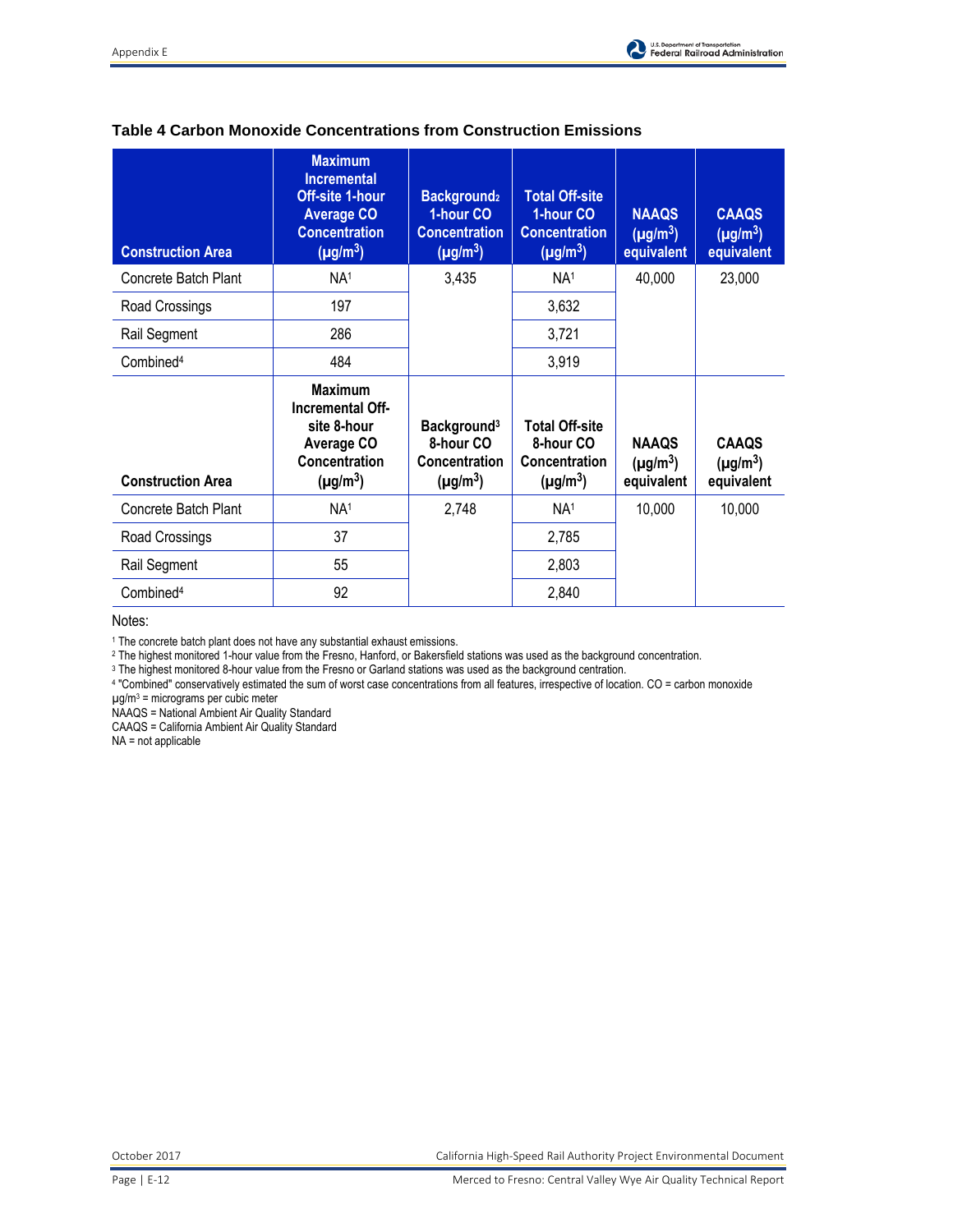

| <b>Table 5 Sulfur Dioxide Concentrations from Construction Emissions</b> |
|--------------------------------------------------------------------------|
|--------------------------------------------------------------------------|

| <b>Construction Area</b> | <b>Maximum</b><br><b>Incremental</b><br><b>Off-site 1-hour</b><br><b>Average SO<sub>2</sub></b><br><b>Concentration</b><br>$(\mu g/m^3)$ | Background <sup>2</sup><br>1-hour SO <sub>2</sub><br><b>Concentration</b><br>$(\mu g/m^3)$  | <b>Total Off-site 1-hour</b><br>SO <sub>2</sub> Concentration<br>$(\mu g/m^3)$ | <b>NAAQS</b><br>$(\mu g/m^3)$<br>equivalent | <b>CAAQS</b><br>$(\mu g/m^3)$<br>equivalent |
|--------------------------|------------------------------------------------------------------------------------------------------------------------------------------|---------------------------------------------------------------------------------------------|--------------------------------------------------------------------------------|---------------------------------------------|---------------------------------------------|
| Concrete Batch Plant     | NA <sup>1</sup>                                                                                                                          | 19                                                                                          | NA <sup>1</sup>                                                                | 196                                         | 655                                         |
| Road Crossings           | 0.5                                                                                                                                      |                                                                                             | 20                                                                             |                                             |                                             |
| Rail Segment             | 1.0                                                                                                                                      |                                                                                             | 20                                                                             |                                             |                                             |
| Combined <sup>4</sup>    | 1.5                                                                                                                                      |                                                                                             | 21                                                                             |                                             |                                             |
| <b>Construction Area</b> | <b>Maximum</b><br>Incremental<br>Off-site 24-hour<br>Average SO <sub>2</sub><br>Concentration<br>$(\mu g/m^3)$                           | Background <sup>3</sup><br>24-hour SO <sub>2</sub><br><b>Concentration</b><br>$(\mu g/m^3)$ | Total Off-site 24-<br>hour SO <sub>2</sub><br>Concentration<br>$(\mu g/m^3)$   | <b>NAAQS</b><br>$(\mu g/m^3)$<br>equivalent | <b>CAAQS</b><br>$(\mu g/m^3)$<br>equivalent |
| Concrete Batch Plant     | NA <sup>1</sup>                                                                                                                          | 11                                                                                          | NA <sup>1</sup>                                                                | NA.                                         | 105                                         |
| 0.0<br>Road Crossings    |                                                                                                                                          |                                                                                             | 11                                                                             |                                             |                                             |
| Rail Segment             | 0.1                                                                                                                                      |                                                                                             | 11                                                                             |                                             |                                             |
| Combined <sup>4</sup>    | 0.1                                                                                                                                      |                                                                                             | 11                                                                             |                                             |                                             |

<sup>1</sup> The concrete batch plant does not have any substantial exhaust emissions.

<sup>2</sup> Background 1-hour concentration based on the monitoring background values presented by SJVAPCD (SJVAPCD 2010).

<sup>3</sup> The highest monitored 24-hour value from the Fresno or Garland stations was used as the background concentrations

<sup>4</sup> SO2 concentrations represented as the 1st highest from each averaging period

5 "Combined" conservatively estimated the sum of worst case concentrations from all features, irrespective of location. SO2 = sulfur dioxide

µg/m<sup>3</sup> = micrograms per cubic meter

NAAQS = National Ambient Air Quality Standard

CAAQS = California Ambient Air Quality Standard

NA = not applicable

SJVAPCD = San Joaquin Valley Air Pollution Control District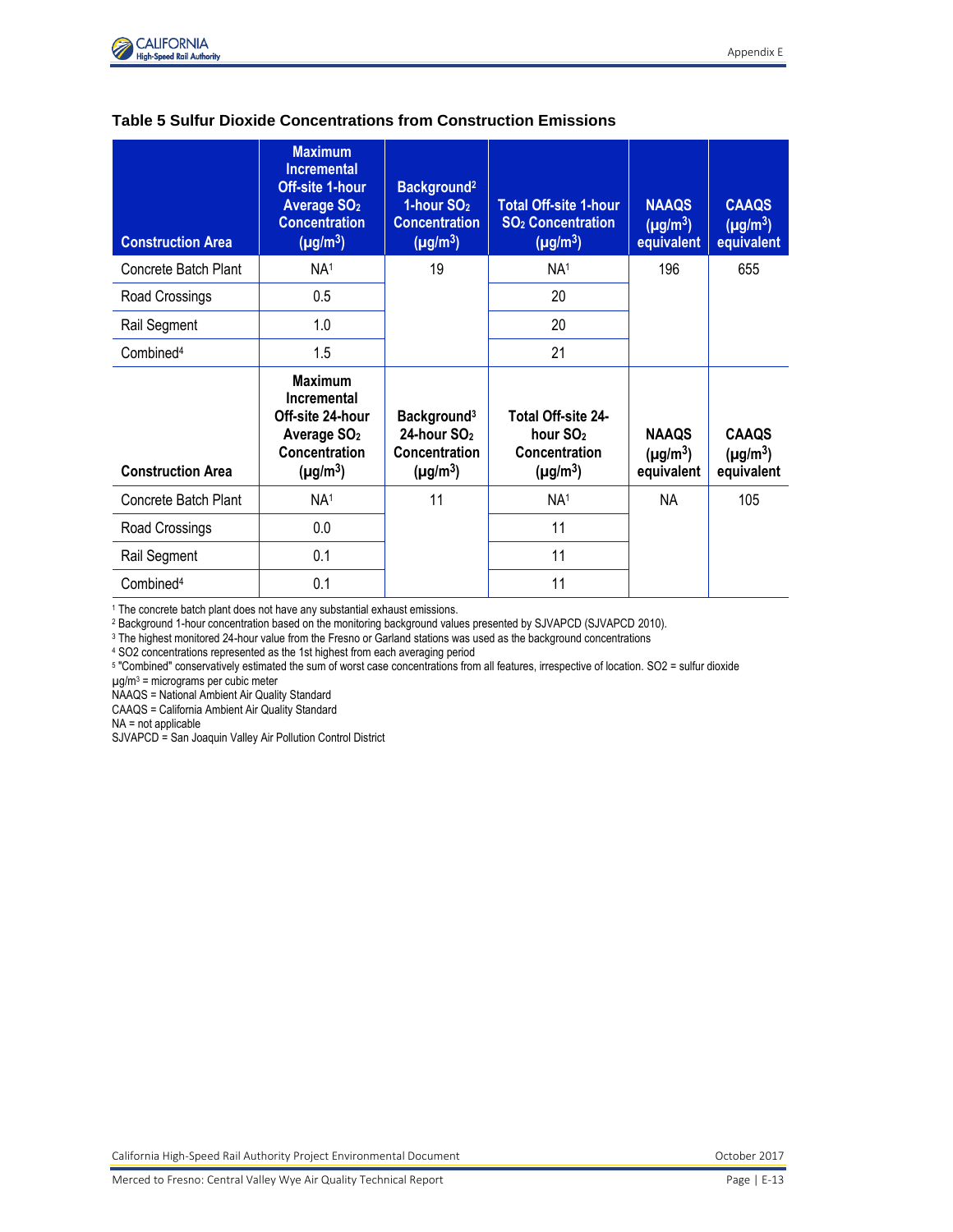| <b>Construction Area</b> | 8th Highest<br><b>Max Daily</b><br><b>Incremental</b><br><b>Off-site 1-hour</b><br>NO <sub>2</sub><br><b>Concentration</b><br>$(\mu g/m^3)^4$ | Background <sup>2</sup><br>1-hour NO <sub>2</sub><br><b>Concentration</b><br>$(\mu g/m^3)$ | <b>Total Off-site</b><br>1-hour NO <sub>2</sub><br><b>Concentration</b><br>$(\mu g/m^3)$ | <b>NAAQS</b><br>$(\mu g/m^3)$<br>equivalent | <b>CAAQS</b><br>$(\mu g/m^3)$<br>equivalent |
|--------------------------|-----------------------------------------------------------------------------------------------------------------------------------------------|--------------------------------------------------------------------------------------------|------------------------------------------------------------------------------------------|---------------------------------------------|---------------------------------------------|
| Concrete Batch Plant     | NA <sup>1</sup>                                                                                                                               | 82                                                                                         | NA <sup>1</sup>                                                                          | 188                                         | 339                                         |
| Road Crossings           | 39                                                                                                                                            |                                                                                            | 121                                                                                      |                                             |                                             |
| Rail Segment             | 68                                                                                                                                            |                                                                                            | 149                                                                                      |                                             |                                             |
| Combined                 | 95                                                                                                                                            |                                                                                            | 177                                                                                      |                                             |                                             |
| <b>Construction Area</b> | <b>Maximum</b><br>Incremental<br>Off-site<br>Annual<br>Average NO <sub>2</sub><br>Concentration<br>$(\mu g/m^3)$ <sup>5</sup>                 | Background <sup>3</sup><br>Annual NO <sub>2</sub><br>Concentration<br>$(\mu g/m^3)$        | <b>Total Off-site</b><br>Annual NO <sub>2</sub><br><b>Concentration</b><br>$(\mu g/m^3)$ | <b>NAAQS</b><br>$(\mu g/m^3)$<br>equivalent | <b>CAAOS</b><br>$(\mu g/m^3)$<br>equivalent |
| Concrete Batch Plant     | NA <sup>1</sup>                                                                                                                               | 12                                                                                         | NA <sup>1</sup>                                                                          | 100                                         | 57                                          |
| Road Crossings           | 1                                                                                                                                             |                                                                                            | 12                                                                                       |                                             |                                             |
| Rail Segment             | $\overline{2}$                                                                                                                                |                                                                                            | 13                                                                                       |                                             |                                             |
| Combined                 | 3                                                                                                                                             |                                                                                            | 14                                                                                       |                                             |                                             |

### **Table 6 Nitrogen Dioxide Concentrations from Construction Emissions**

<sup>1</sup> The concrete batch plant does not have any substantial exhaust emissions.

<sup>2</sup> Background 1-hour concentration based on the monitoring background values presented by SJVAPCD (SJVAPCD 2010). The highest value of the two local stations (Madera or Merced) was used as the 1-hour background concentration. It represents the 3-year average of the 98th percentile of the annual distribution of the daily 1 hour max ppb monitored 1-hour value.

<sup>3</sup> Annual background concentration is the annual mean monitor value from the Madera Pump Yard station.

<sup>4</sup> NO2 1-hour concentrations represented as the 5-year average of the 8th highest daily maximum value. An 80% conversion of NOx to NO2 is conservatively assumed per CAPCOA guidance (October 27, 2011. See

http://www.valleyair.org/busind/pto/tox\_resources/CAPCOANO2GuidanceDocument10-27-11.pdf.)

 $5$  Annual NO2 concentrations represented as the 5 year period average conservatively assuming 100% conversion.NO<sub>2</sub> = nitrogen dioxide

µg/m<sup>3</sup> = micrograms per cubic meter

NAAQS = National Ambient Air Quality Standard

CAAQS = California Ambient Air Quality Standard

NA = not applicable

SJVAPCD = San Joaquin Valley Air Pollution Control District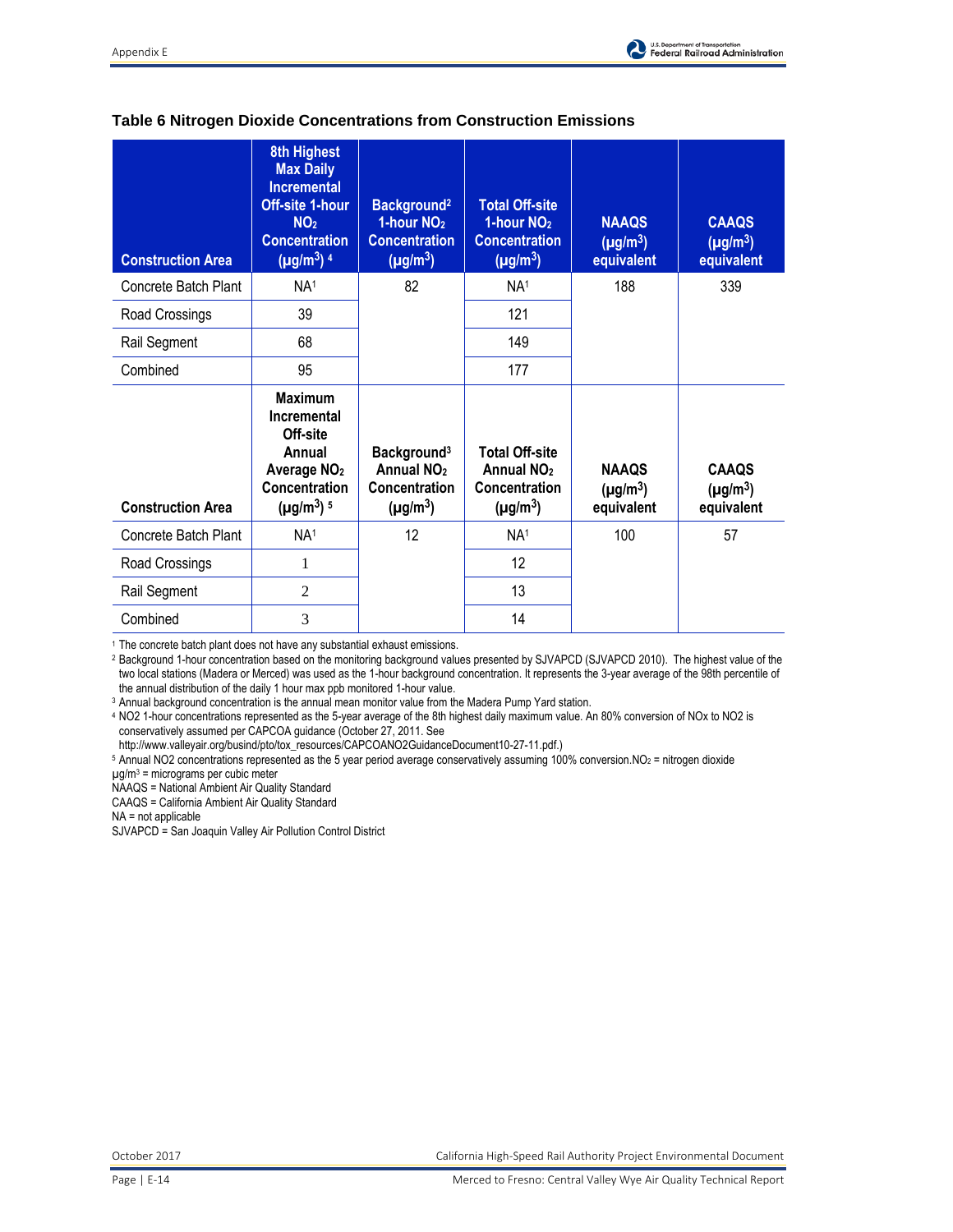

| <b>Construction Area</b> | <b>Maximum Incremental Off-site 24-</b><br>hour Average PM10 Concentration<br>$(\mu g/m^3)$ | Significant Impact Level (SIL) <sup>1</sup><br>$(\mu g/m^3)$ |
|--------------------------|---------------------------------------------------------------------------------------------|--------------------------------------------------------------|
| Concrete Batch Plant     | 1.3                                                                                         | 10.4                                                         |
| Road Crossings           | 1.7                                                                                         |                                                              |
| Rail Segment             | 5.9                                                                                         |                                                              |
| Combined                 | 7.5                                                                                         |                                                              |
|                          |                                                                                             |                                                              |
| <b>Construction Area</b> | Maximum Incremental Off-site<br><b>Annual Average PM10 Concentration</b><br>$(\mu g/m^3)$   | Significant Impact Level (SIL) <sup>1</sup><br>$(\mu g/m^3)$ |
| Concrete Batch Plant     | 0.1                                                                                         | 2.1                                                          |
| Road Crossings           | 0.1                                                                                         |                                                              |
| Rail Segment             | 0.3                                                                                         |                                                              |

#### **Table 7 Particulate Matter Concentrations from Construction Emissions**

<sup>1</sup> The background concentrations already exceed ambient air quality standards. Thus, the appropriate comparison is to determine if the Central Valley Wye alternatives would contribute to further exceedances. The modeled concentrations show the incremental increase in concentration due to construction emissions.

<sup>2</sup>Current District policy is to demonstrate compliance with the PM standards by comparing the Central Valley Wye alternative's predicted PM10 concentrations to the appropriate PM10 Significant Impact Levels (SILs). Because the PM2.5 SILs were vacated, no analysis for PM2.5 is necessary. The District's PM10 SILs are 5.0 µg/m<sup>3</sup> 24-hour average and 1.0 µg/m<sup>3</sup> annual average for point source emissions and 10.4 µg/m3 24hour average and 2.08 µg/m<sup>3</sup> annual average for fugitive sources. (Email from Glenn Reid to Shannon Hatcher, 9/17/2015) Exceedances of the SILs shown in bold.

Mitigation is only needed for the concrete batch plant. Other construction areas do not exceed the SILs before mitigation.

PM10 = particulate matter 10 microns or less in diameter

µg/m<sup>3</sup> = micrograms per cubic meter

SIL = Significant Impact Level

SJVAPCD = San Joaquin Valley Air Pollution Control District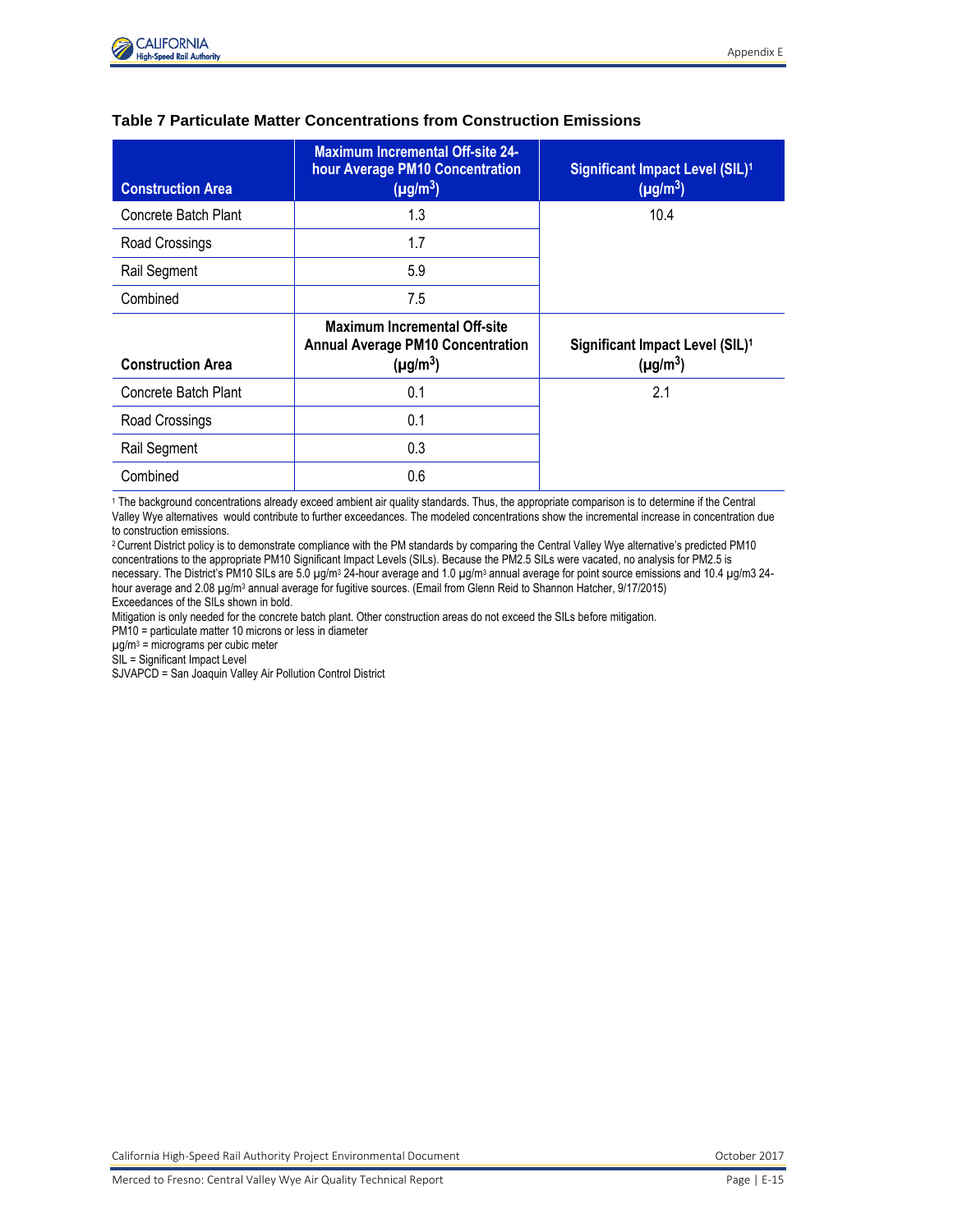

# **7 HEALTH IMPACTS**

TACs can result in a variety of health impacts. Health impacts are typically classified as carcinogenic or non-carcinogenic. The severity of these adverse health impacts from TACs are typically based on the amount of exposure to the TAC. The ARB's HARP2 model (version 16217) (CARB 2016) was used to estimate the health impacts from exposure to both carcinogenic and non-carcinogenic pollutants emitted from construction of the combined rail line and road crossing segments and batch plant. Carcinogenic health impacts are typically represented as the estimated excess lifetime cancer risk. SJVAPCD considers an excess cancer risk of 20 in a million or greater to be significant when computed with ARB's revised HARP2 model (SJVAPCD 2015b). Non-carcinogenic health impacts are measured as a hazard index. SJVAPCD considers a hazard index of 1 or greater to be significant (SJVAPCD 2002).

## **7.1 Inputs**

A multipathway health risk assessment was conducted with HARP2 in accordance with SJVAPCD guidance. The exposure parameters used for estimating excess lifetime cancer risks and chronic non-cancer Hazard Index (HI) for all potentially exposed populations in the HARP2 model are consistent with updated risk assessment guidelines from OEHHA. Specific characterizations are as follows.

**Air Dispersion:** All air dispersion was conducted with AERMOD, as described in Section 5. As described there, a refined schedule of emissions was provided that allowed characterization of emissions at monthly resolution. A separate simulation was made for each construction year to accommodate this resolution. An additional simulation was conducted for acute risk calculation that used uniform release of emissions at all days and times to identify worst case hourly impacts.

**Ground level concentrations (GLC):** HARP2 was used to scale the files output from the AERMOD simulations described above to GLCs. The emission values used are consistent with those in Table 2. A HARP simulation is conducted for each construction year using that year's AERMOD-predicted concentrations, which incorporate each year's unique emissions schedule. This creates a unique set of GLCs for each year, for each pollutant, for all receptors, totaled over the three construction features.

**Risk analysis:** HARP2 was used to conservatively assess cancer risk under the scenario described as follows. A unique HARP simulation was conducted for each construction year to determine the multi-pathway, total cancer risk from all modeled pollutants for a one-year duration for a child whose age increases in time and is paired with the annual construction emissions. For example, a child in the third trimester is exposed to one year of emissions corresponding to the first year of construction; a child one year of age is exposed to one year of emissions corresponding to the second year of construction; and so on throughout the construction period. All cancer risk calculations include OEHHA-derived intake rates (i.e., 95<sup>th</sup> percentile intake rates for the two dominant exposure pathways. The following exposure pathways were included: inhalation, soil ingestion, dermal, mother's milk, homegrown produce, beef, dairy cows, pigs, chickens, and egg. A 0.02 m/s deposition rate is assumed for the non-inhalation pathway. All other inputs are HARP2 defaults. For the oral pathway for farmed products, the "households that farm" scenario was selected to represent the community. The total cancer risk was calculated as the sum of the risk from the individual years of construction.

HARP was similarly used to determine the acute and chronic noncancer risks. However, for those cases only a single year is considered, that with the highest emissions.

Attachment 2 includes all HARP summary files for the simulations described here.

## **7.2 Risk Characterization**

SJVAPCD generally categorizes potential health impacts from TACs into two groups: carcinogenic (cancer causing) and non-carcinogenic (non-cancer causing) effects. The following sections describe how these risks are characterized and calculated.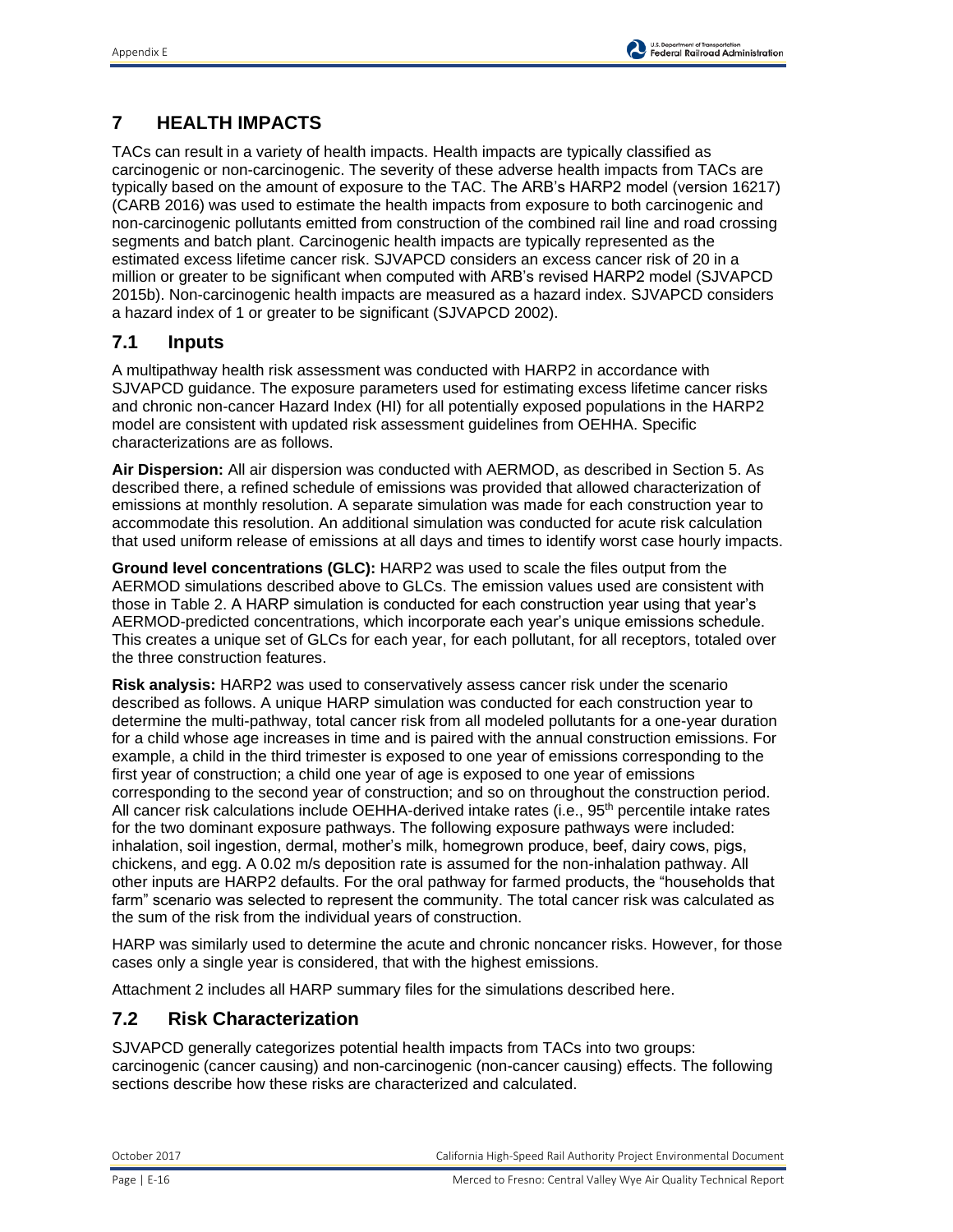

### **7.2.1 Carcinogenic Effects**

Excess lifetime cancer risks are estimated as the upper-bound incremental probability that an individual would develop cancer over a lifetime as a direct result of exposure to potential carcinogens. The estimated risk is expressed as a unitless probability. The cancer risk attributed to a chemical is calculated by multiplying the chemical intake or dose at the human exchange boundaries (e.g., lungs) by the chemical-specific cancer potency factor (CPF). Cancer risk age sensitivity factors (ASF) are included to account for an "anticipated special sensitivity to carcinogens" of infants and children. CPFs and ASFs currently recommended by OEHHA in their 2015 Health Risk Guidelines and included in HARP2 are used throughout this analysis.

### **7.2.2 Non-Carcinogenic Effects**

The potential for exposure to result in chronic non-cancer effects is evaluated by comparing the estimated annual average air concentration to the chemical-specific non-cancer chronic reference exposure levels (RELs). When calculated for a single chemical, the comparison yields a ratio termed a hazard quotient (HQ). To conservatively evaluate the potential for adverse chronic noncancer health effects from simultaneous exposure to multiple chemicals, the HQs for all chemicals are summed for each target organ system, yielding a Hazard Index (HI). Conservatively, Hazard Indices are reported here for the most impacted organ system.

### **7.3 Health Risk Assessment Results**

For cancer impacts a threshold of 20 excess cancers in a million is used. For chronic and acute HI a threshold of 1.0 is used. Tables 9 and 10 show the values at the maximally exposed individual (MEI) location. In all cases, this is the individual resident receptor immediately adjacent to the perimeter of the facility. Note that no particular sensitive receptor locations are modeled for any work area. No spatial averaging or mitigation is included.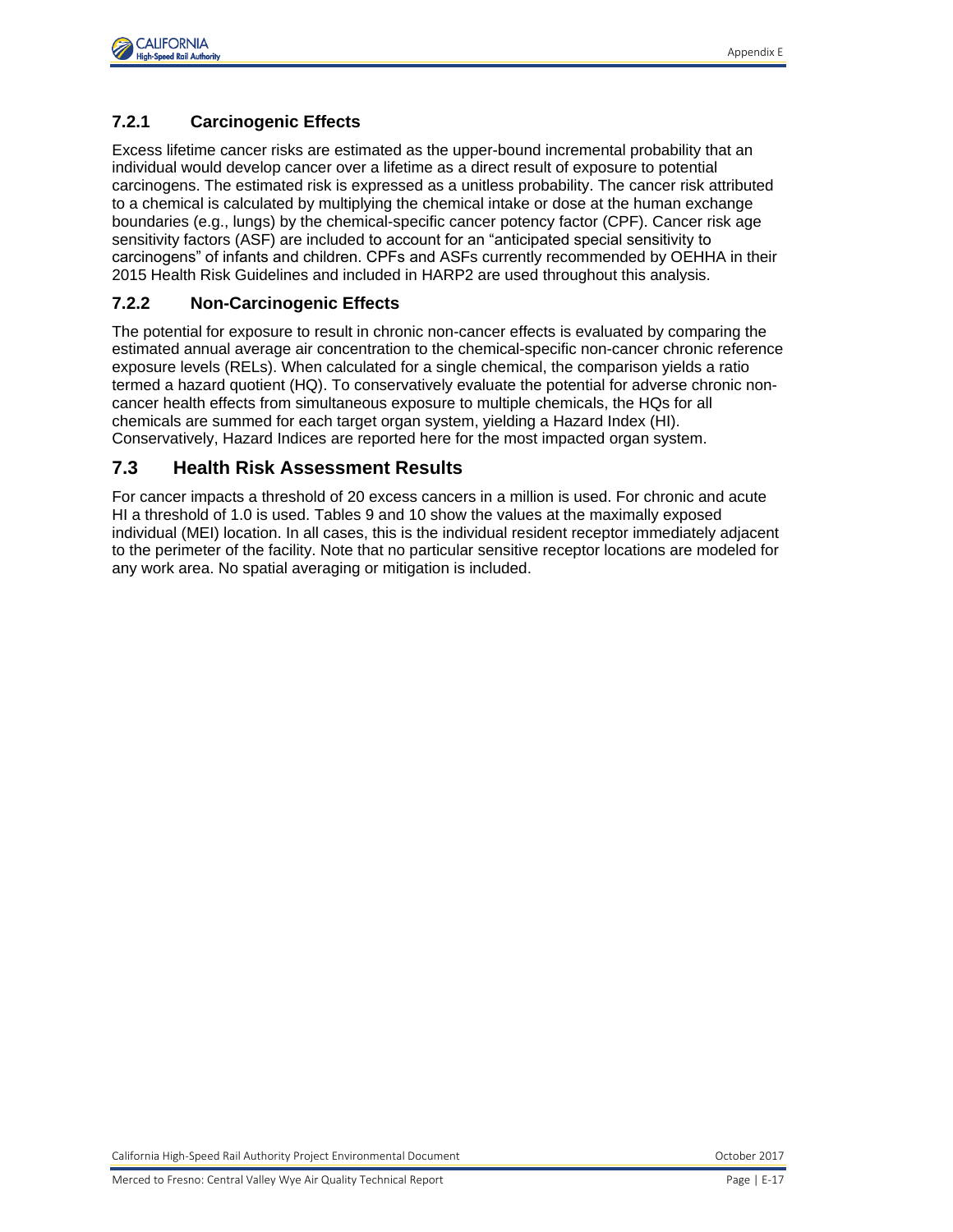

### **Table 8 Excess Cancer and Noncancer Maximum Health Risk Associated with Construction Emissions from All Features Combined**

| <b>Chemical</b>                         | <b>Max Cancer Risk (per</b><br>million) | <b>Max Chronic HI1</b> | Max Acute HI <sup>1</sup> |
|-----------------------------------------|-----------------------------------------|------------------------|---------------------------|
| Aluminum                                | $\blacksquare$                          | $\blacksquare$         | $\blacksquare$            |
| Arsenic                                 | 0.0                                     | 0.0                    | ä,                        |
| Barium                                  | $\blacksquare$                          | ä,                     | ÷                         |
| Beryllium                               | 0.0                                     | 0.0                    | L.                        |
| Cadmium                                 | 0.0                                     | 0.0                    | ÷,                        |
| Carbon Monoxide                         | $\blacksquare$                          | $\frac{1}{2}$          | L.                        |
| Chromium                                | $\blacksquare$                          | $\blacksquare$         | L.                        |
| Cobalt                                  | $\blacksquare$                          | $\overline{a}$         |                           |
| Copper                                  |                                         |                        |                           |
| Cr(VI)                                  | 0.0                                     | 0.0                    |                           |
| Diesel Exhaust PM                       | 18.0                                    | 0.0                    |                           |
| Lead                                    | 0.0                                     | $\blacksquare$         | L.                        |
| Manganese                               | L.                                      | ÷,                     | $\blacksquare$            |
| Nickel                                  | 0.0                                     | 0.0                    | $\blacksquare$            |
| Nitrogen Dioxide                        | $\frac{1}{2}$                           | $\blacksquare$         | 0.7                       |
| <b>PM10</b>                             | $\blacksquare$                          | $\blacksquare$         | $\blacksquare$            |
| <b>PM25</b>                             | $\qquad \qquad \blacksquare$            | $\blacksquare$         | $\blacksquare$            |
| Selenium                                | $\blacksquare$                          | $\blacksquare$         | $\frac{1}{2}$             |
| Sulfur Dioxide                          | $\blacksquare$                          | $\blacksquare$         | 0.0                       |
| <b>VOC</b>                              | $\blacksquare$                          | $\frac{1}{2}$          | $\blacksquare$            |
| Zinc                                    | ä,                                      | $\blacksquare$         | L,                        |
| Total Risk at Most Impacted<br>Receptor | 18.1                                    | 0.0                    | 0.7                       |
| <b>Risk Threshold</b>                   | 20.0                                    | 1.0                    | 1.0                       |

<sup>1</sup> Hazard Indices (HI) are shown by pollutant contributions to the most impacted organ system (respiratory). All NO2 risks assume an 80% ambient ratio to NOx concentrations.

<sup>2</sup> Cancer Risk represents the incremental increase in the number of cancers in a population of one million. Risks are cumulative of inhalation, dermal, soil, mother's milk, and crop pathways. "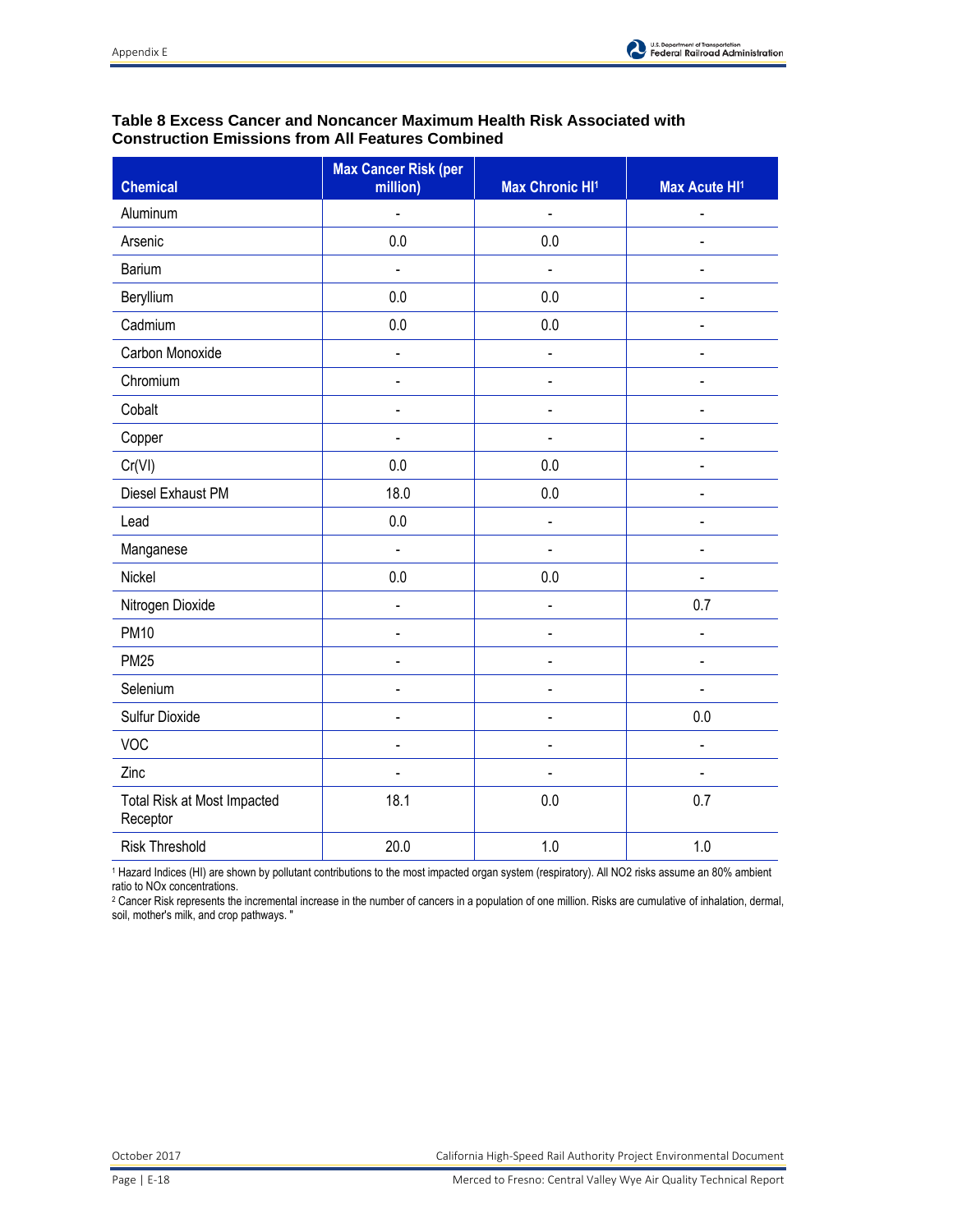

## **8 CONCLUSIONS**

The Central Valley Wye alternatives was evaluated to determine whether the emissions associated with construction would result in localized adverse air quality impacts. These impacts were assessed by evaluating the increased pollutant concentrations as well as conducting a health risk assessment. This evaluation used prototypical work areas to conservatively allocate emissions and model the air dispersion of emissions from construction activities. Mitigation is not currently included in any results other than standard operating procedures for dirt handling.

It is estimated that incremental cancer risk and noncancer health impacts from the combined construction of the road crossings, rail alignment, and supporting concrete batching operations would be minor for residents near the construction area.

It is further estimated that no exceedance of any local-scale air quality threshold would occur due to the combined construction of the rail line, road crossings, and supporting concrete batching.

## **9 ATTACHMENTS**

Attachment 1 includes all AERMOD output files for the simulations described here.

Attachment 2 includes all HARP summary output files for the simulations described here.